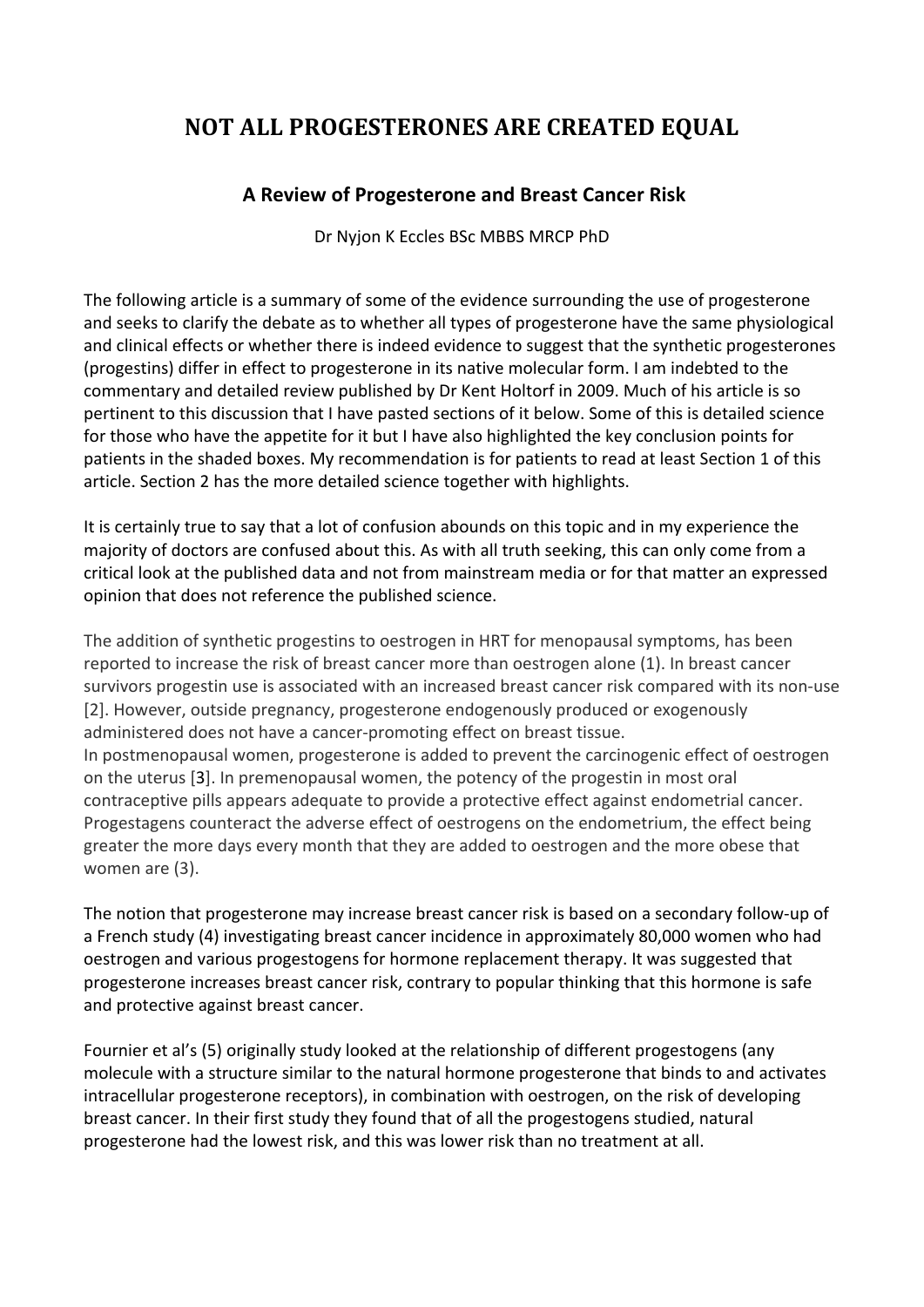Their second study (5) in the same patient population as the first study (80,391 postmenopausal women), showed that the risk with oestrogen plus progesterone is less than the risk of oestrogen alone (1.7 vs 2.1, respectively), and that of all the progestogens, natural progesterone has the lowest risk. This study did not look at the effect of natural progesterone by itself, only oestrogen plus progesterone. A more accurate commentary on their data is that natural progesterone decreased the risk of breast cancer caused by long-term use of oestrogens (i.e. risk 2.1 to 1.7). These studies were based on the use of oral progesterone.

Women who have an excess of oestrogen relative to progesterone (low progesterone/oestradiol ratio), are more likely to have atypical benign breast disease which carry increased risk of developing into breast cancer (6). Low endogenous luteal progesterone levels in premenopause women (much more prevalent in peri-menopausal woman) have also been associated with increased breast cancer risk (7).

One small study (8) looked at the risk of breast cancer with topical progesterone (10-30 mg progesterone daily). This showed the breast cancer risk to be reduced by half (0.5) in those using topical progesterone for 3 years or more.

## **Oestrogen and Progesterone Receptor Positive Cancers**

About 70% of breast cancers are ER+ (oestrogen receptor-positive), and most of these breast cancers (about 87%) are also PR+ (progesterone receptor-positive). Hormone receptor status is a significant factor in considering breast cancer treatment. There is a general view that having a breast cancer that is both  $ER+$  and  $PR+$  maybe worse then having  $ER+$  alone.

**Women with high levels of both oestrogen and progesterone receptors (high ER+ and PR+ status)** often have the best chance of surviving. This information seems not to be passed onto patients. Whereas oestrogen can promote a tumor's growth, progesterone slows growth. Oestrogen and progesterone receptors are proteins found in many of our cells, including cells in the breasts. Both receptors are directly involved in switching some 470 genes on and off; thereby affecting cell behaviour.

While oestrogen activates its receptor, turning on genes that stimulate cells to keep dividing, driving tumor growth sufficient progesterone on the other hand will slow down the oestrogen fuelled growth and division of these cells.

The late Dr John Lee, MD, author of *What Your Doctor May Not Tell You About Breast Cancer*, detailed this years ago. He maintained that when activated by progesterone, the progesterone receptors attach themselves to the oestrogen receptors stopping oestrogen turning on genes that promote the growth of the cancer cells. Progesterone activates genes that promote death of cancer cells (apoptosis) and the growth of healthy, normal cells.

#### A failure to grasp this important concept has led to many doctor"villainizing" progesterone and progesterone status.

A study published in the highly respected scientific journal *Nature in 2016*, led by Cambridge-based Cancer Research U.K. researcher Dr. Jason Carroll of the University of Adelaide in Australia, brought more awareness to the benefits of progesterone and progesterone receptor-status.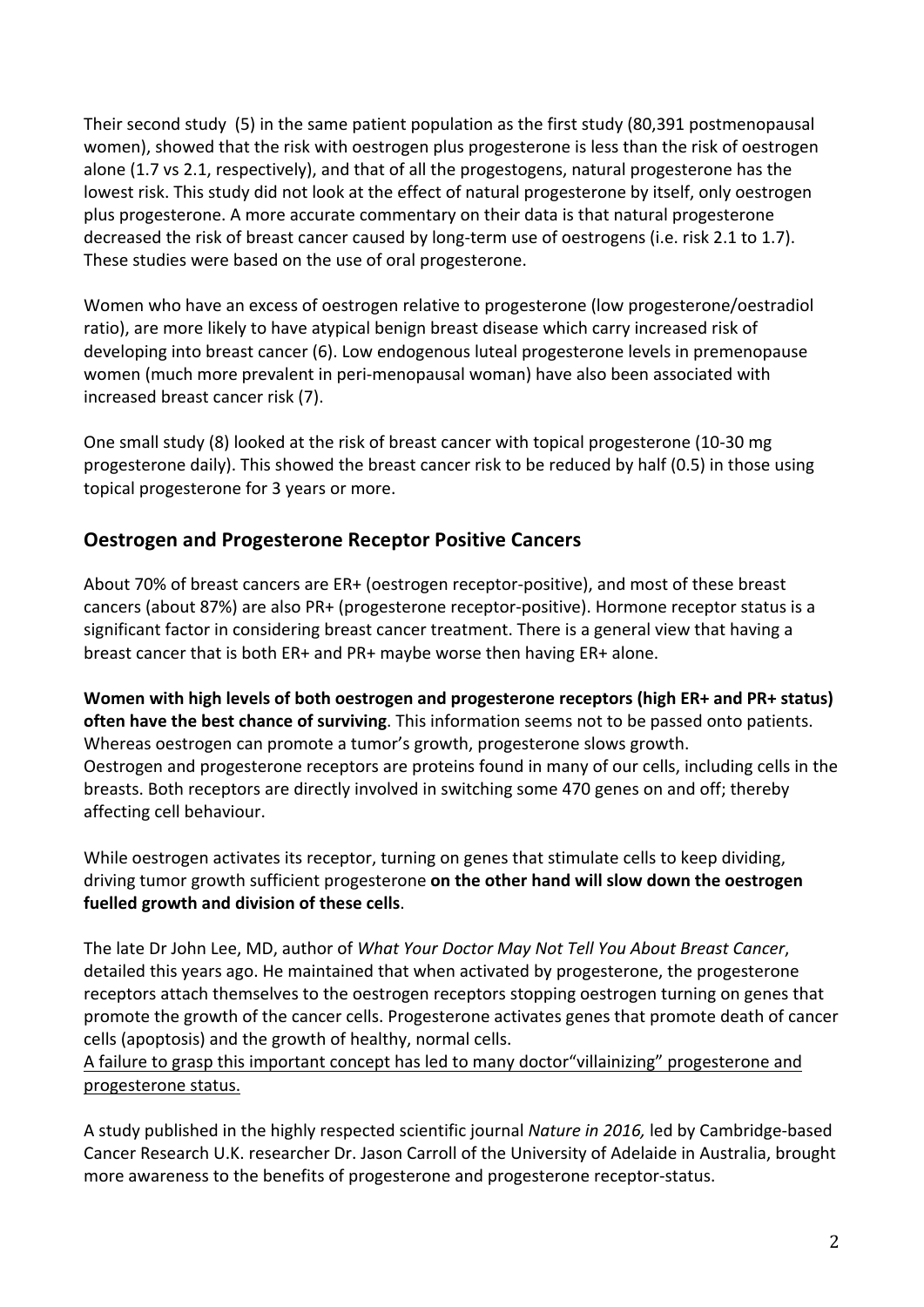### A reminder that the presence of both ER and PR status has typically been considered an

**indication of how good a woman's chances of surviving were**. The belief being these cancers were more "treatable" than hormone receptor-negative cancers.

Carroll's study found that progesterone  $-$  via the progesterone receptor  $-$  is moderating how the oestrogen receptor works. They found that the progesterone receptor, in effect, "re-programs" the oestrogen receptor, changing the genes that it influences.

#### **An abstract from the paper is shown below:**

Progesterone receptor modulates  $ER\alpha$  action in breast cancer *Nature* **volume523**, pages313–317 (16 July 2015)

#### **Abstract**

Progesterone receptor (PR) expression is used as a biomarker of oestrogen receptor- $\alpha$  (ER $\alpha$ ) function and breast cancer prognosis. Here we show that PR is not merely an  $ER\alpha$ -induced gene target, but is also an ER $\alpha$ -associated protein that modulates its behaviour. In the presence of agonist ligands, PR associates with  $ER\alpha$  to direct  $ER\alpha$  chromatin binding events within breast cancer cells, resulting in a unique gene expression programme that is associated with good  $clinical outcome$ . Progesterone inhibited oestrogen-mediated growth of  $ER\alpha^+cell$  line xenografts and primary  $ER\alpha^+$  breast tumour explants, and had increased anti-proliferative effects when coupled with an ERα antagonist. Copy number loss of PGR, the gene coding for PR, is a common feature in  $ER\alpha^*$  breast cancers, explaining lower PR levels in a subset of cases. Our findings indicate that PR functions as a molecular rheostat to control  $ER\alpha$  chromatin binding and transcriptional activity, which has important implications for prognosis and therapeutic interventions.

Their results suggest that hormone therapy with progesterone could be used in the treatment of ER-positive, PR-positive disease, which makes up about half of all diagnosed breast cancers.

This study highlights an important function for the PR receptor in modulating the behaviour of the ER in breast cancer. It confirms the previously published work that has suggested the same effect. See Section 2.

It is most important to note that the overall effect of **Progesterone** on cancer cells was to cause **the cells to stop growing as quickly**. Carroll's findings clarify *why* women who have both ER+ and PR+ potentially have a better outlook than those with just ER+ or receptor-negative cancers; assuming that is that progesterone forms part of their treatment regime.

## **Progesterone and HER2 in Breast Cancer**

HER2 and Progesterone seem to be important in controlling metastatic dissemination of tumor cells prior to the detection of a primary tumor.

Researchers have known for some time that synthetic progestins, unlike progesterone, do not stimulate activation of the tumor suppressor gene p53 when it attaches to progesterone receptors.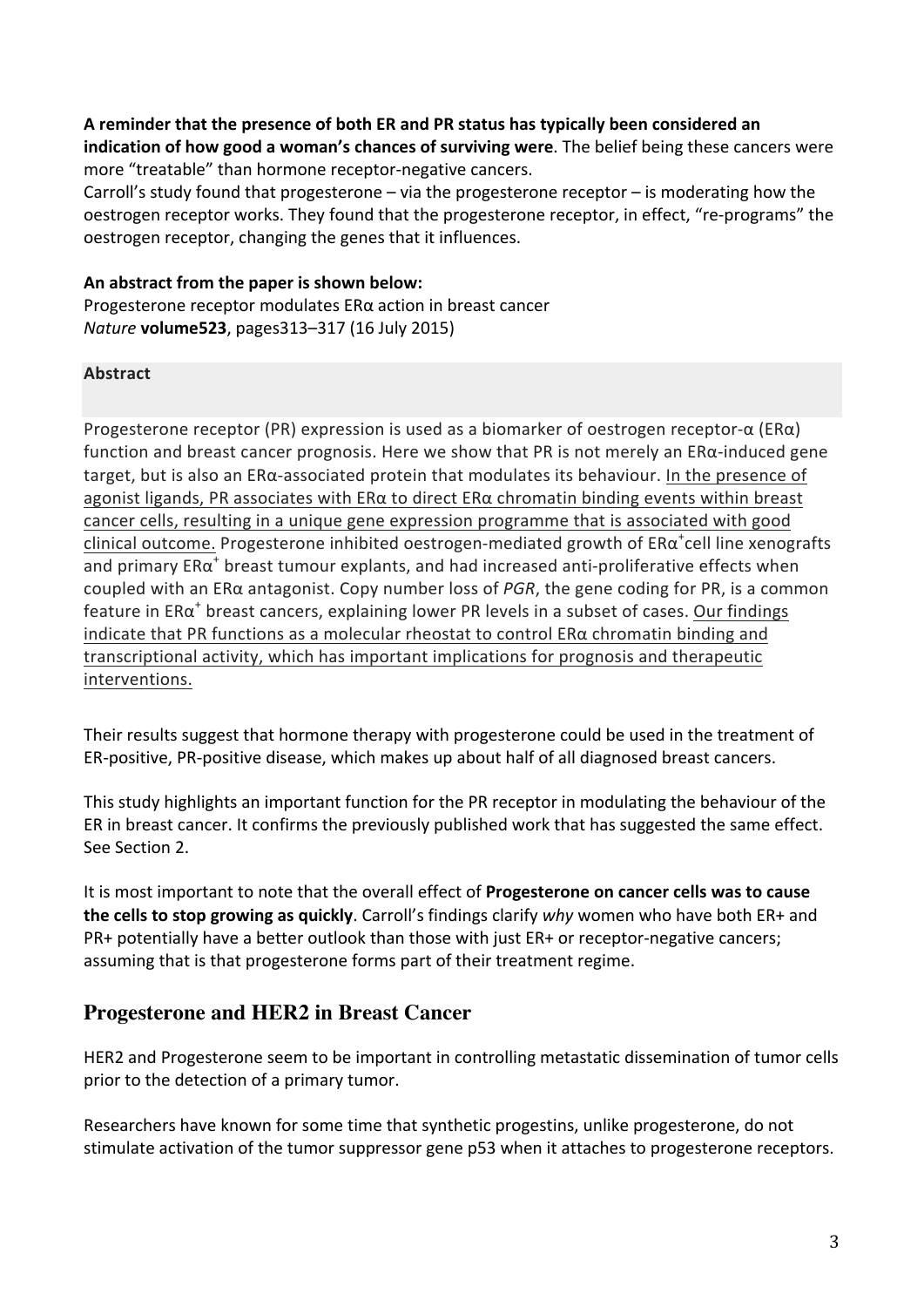P53 is a repair gene, which protects cells from cancerous change if progesterone is able to attach itself to progesterone receptors.

Maintaining healthy progesterone levels, avoiding synthetic progesterones and the downregulation of HER2 seem to be desirable treatment objectives. While Herceptin is the drug of choice for HER2, one author has noted that daily consumption of 25 grams of flaxseed has been shown to decrease HER2 expression by 71%, which appears to outperform the drug, without the damaging effects of the drug.

- Use of progestins in breast cancer survivors is associated with increased risk of recurrence whereas progesterone use does not increase risk.
- The addition of progesterone to oestrogen negates the increase risk of breast cancer seen with oestrogen alone.
- Women who have an excess of estrogen relative to progesterone (low progesterone/estradiol ratio), are more likely to have atypical benign breast disease and increased risk of developing into breast cancer.
- Women with breast cancers with high levels of oestrogen receptors and progesterone receptors have the best chance of survival.
- Sufficient progesterone will slow down the oestrogen fuelled growth and division of breast cancer cells**.**
- Progesterone, not progestins, activates genes that promote death of cancer cells (apoptosis) and the growth of healthy, normal cells.
- Carroll's study published in Nature in 2015 showed that progesterone acts as a suppressor of oestrogen stimulated breast cancer cells.
- The addition of progesterone to oestrogen receptor modulation is not currently standard oncological practice.
- P53 is a repair gene, which protects cells from cancerous change if progesterone is able to attach itself to progesterone receptors. This effect is not seen with progestins.

## **References**

- 1. Jerry DJ: Roles for estrogen and progesterone in breast cancer prevention. Breast Cancer Res. 2007, 9: 102-10.1186/bcr1659. View ArticlePubMedPubMed CentralGoogle Scholar
- 2. Beral V, Million Women Study Collaborators: Breast cancer and hormone-replacement therapy in the Million Women Study. Lancet. 2003, 362: 419-427. 10.1016/S0140-6736(03)14596-5.View ArticlePubMedGoogle Scholar
- 3. Beral V, Bull D, Reeves G, Million Women Study Collaborators: Endometrial cancer and hormone-replacement therapy in the Million Women Study. Lancet. 2005, 365: 1543-1551. 10.1016/S0140-6736(05)66455-0.View ArticlePubMedGoogle Scholar
- 4. Fournier et al J Clin Oncol 26 (8):1260-1268, 2008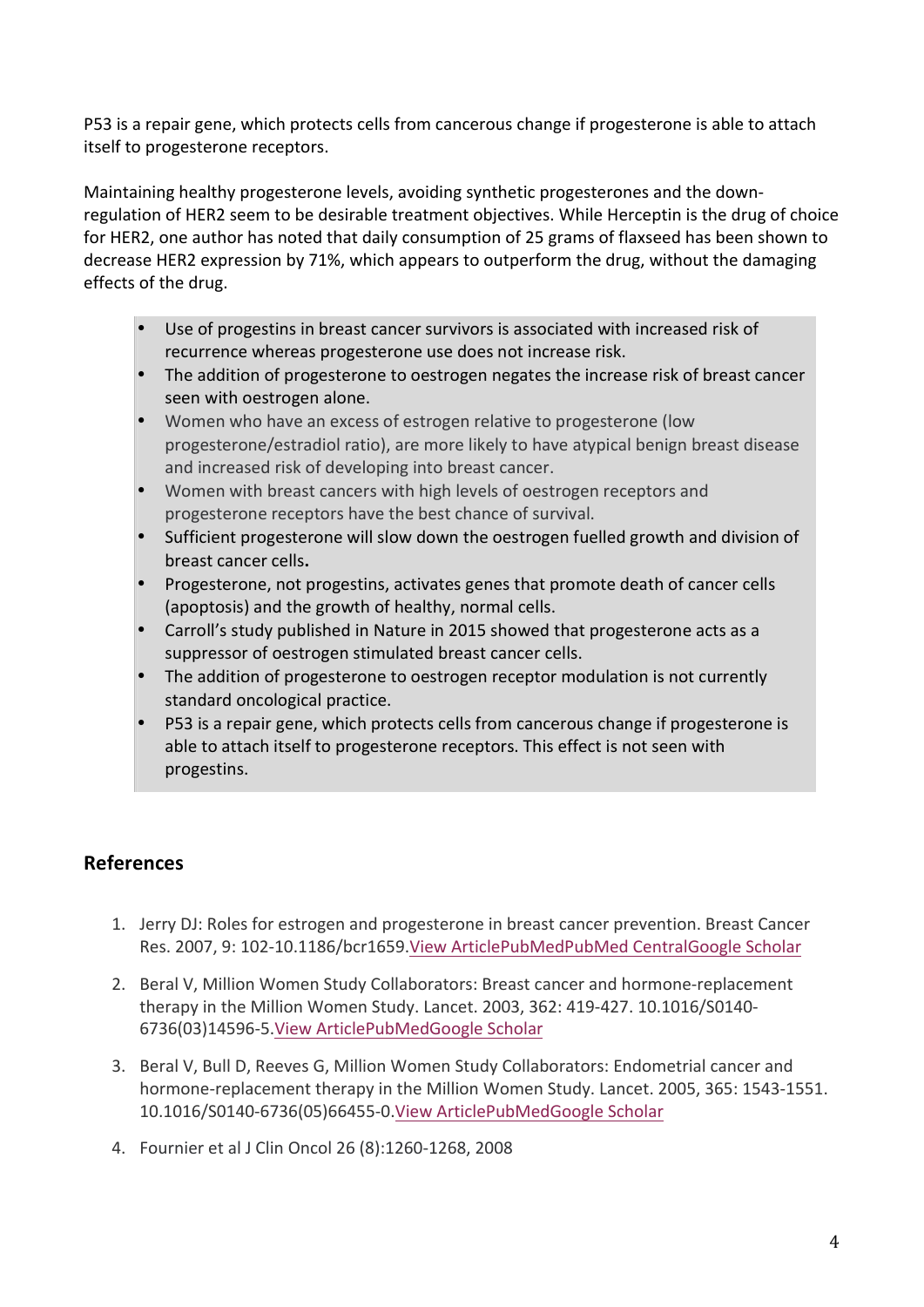- 5. Breast Cancer Res Treat 107: 103-111, 2008
- 6. Sitruk-Ware et al J Clin Endocrinol Metab 44, 771, 1977
- 7. Micheli et al Int J Cancer 112, 312-318, 2004
- 8. Plu-Bureau G et al Cancer Detect Preve 23(4), 290-296, 1999

### **SECTION 2**

The following is a more detailed referenced section that discusses the main topic of progesterone compared to progestins and the consensus from scientific evidence that they are not the same in their actions. I have taken the liberty of pasting key extracts from Dr Kent Holtorf's pivotal paper on the subject as I believe he has brought together the key research data on this topic. This section is for the scientist, the physician or the curious reader. I have again taken the liberty of including summary boxes to highlight the main findings from all the scientific papers cited here. These are intended to provide convenient summaries of the key points but also to highlight the key scientific conclusions for those who do not have the time or inclination to read the whole text.

### **Risk for Breast Cancer with Synthetic Progestins**

Do synthetic progesterones (progestins) increase risk of breast cancer?

Many studies have assessed the risk for breast cancer with the use of a synthetic progestin for HRT. Despite significant variability in study design, synthetic progestins have been clearly associated with an increased risk for breast cancer.**7**, **8**, **58**, **71**-**98**

The Women's Health Initiative (WHI), a large randomized clinical trial, demonstrated that a synthetic progestin, MPA, as a component of HRT significantly increased the risk for breast cancer (relative risk  $[RR] = 1.26$ , 95% confidence interval  $[Cl]$ : 1.00– 1.59).<sup>71-74</sup> This trial confirmed results from numerous other groups demonstrating that a synthetic progestin significantly increases breast cancer risk.<sup>7, 75, 98</sup> In addition, higher doses of progestins, testosterone-derived synthetic progestins, and progestin-only regimens further increase the risk for breast cancer.<sup>8, 75-77, 80, 91</sup> The Nurses' Health Study, which followed 58 000 postmenopausal women for 16 years (725 000 person-years), found that, compared with women who never used hormones, use of unopposed postmenopausal estrogen from ages 50 to 60 years increased the risk for breast cancer to age 70 years by 23% (95% CI: 6-42). The addition of a synthetic progestin to the estrogen replacement resulted in a tripling of the risk for breast cancer (67% increased risk) (95% CI: 18–136).<sup>98</sup>

Ross et al compared the risk for breast cancer in 1897 women on combined estrogen and synthetic progestin with 1637 control patients who had never used HRT. Synthetic progestin use increased the risk for breast cancer by approximately 25% for each 5 years of use compared with estrogen alone (RR = 1.25, 95% CI: 1.02–1.18).<sup>82</sup> In a meta-analysis of 61 studies, Lee et al found a consistently increased risk for breast cancer with synthetic HRT, with an average increase of 7.6% per year of use (95% CI: 1.070–1.082), and also found that higher doses of synthetic progestins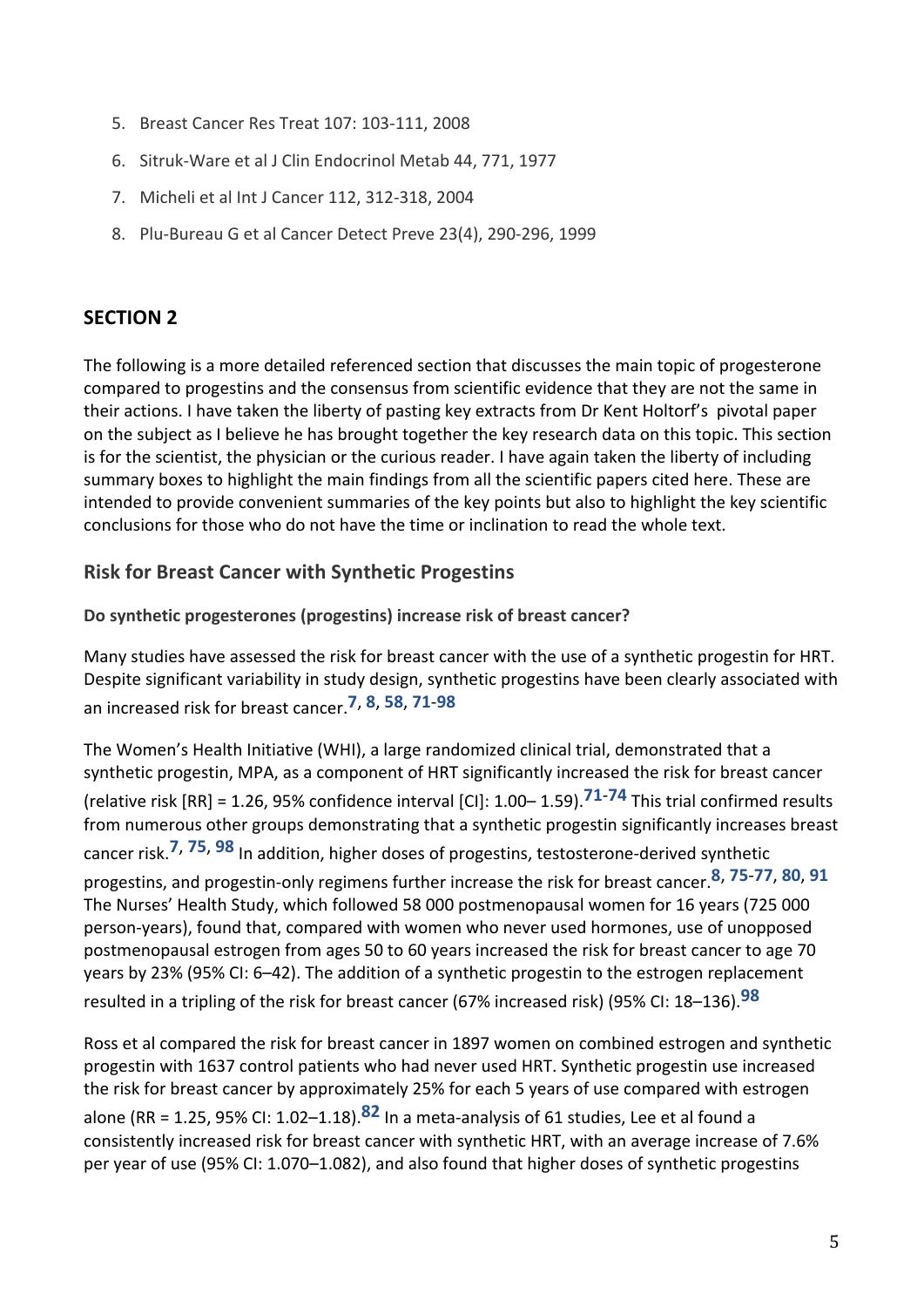conferred a significantly increased risk for breast cancer.<sup>75</sup> Ewertz et al examined the risk for breast cancer for approximately 80 000 women aged 40 to 67 years from 1989 to 2002. For women older than 50 years, current use of synthetic HRT increased the risk for breast cancer by 61% (95% CI: 1.38-1.88). Longer duration of use and the use of synthetic progestins derived from testosterone were associated with increased risk.<sup>76</sup> Newcomb et al studied the risk for breast cancer with synthetic HRT (80% used CEE and 86% used MPA) in more than 5000 postmenopausal women aged 50 to 79 years. They found a significant increase in breast cancer of 2% per year for the estrogenonly group (RR =  $1.02$ /yr, 95% CI:  $1.01-1.03$ /yr), and a 4% increase per year if a synthetic progestin was used in addition to the estrogen (RR =  $1.04$ /yr, 95% CI:  $1.01-1.08$ /yr). Higher doses of progestin increased the risk for breast cancer, and use of a progestin-only preparation doubled the risk for

breast cancer (RR = 2.09, 95% CI: 1.07–4.07).<sup>77</sup>

- Synthetic progesterones (progestins) have been clearly associated with increased risk of breast cancer and this seems to be dose related
- The addition of progestins to oestrogen significantly increases the risk

## **Risk for Breast Cancer with Bioidentical Progesterone**

Progesterone and synthetic progestins have generally indistinguishable effects on endometrial tissue. However, as discussed above, there is significant evidence that progesterone and synthetic progestins have differing effects on breast tissue proliferation. Thus, progesterone and synthetic progestins would be expected to carry different risks for breast cancer. Although no randomized, controlled trials were identified that directly compared the risks for breast cancer between progesterone and synthetic progestins, large-scale observational trials<sup>58, 59</sup> and randomized placebo control primate trials<sup>16</sup> do show significant differences. Furthermore, in contrast to the demonstrated increased risk for breast cancer with synthetic progestins,<sup>7, 8, 58, 71-98</sup> studies have consistently shown a decreased risk for breast cancer with progesterone.**22**, **23**, **25**, **60**, **61**, **66**-**70**, **99**-**101**

In 2007, Fournier et al reported an association between various forms of HRT and the incidence of breast cancer in more than 80 000 postmenopausal women who were followed for more than 8 postmenopausal years.<sup>59</sup> Compared with women who had never used any HRT, women who used estrogen only (various preparations) had a nonsignificant increase of 1.29 times the risk for breast cancer ( $P = 0.73$ ). If a synthetic progestin was used in combination with estrogen, the risk for breast cancer increased significantly to 1.69 times that for control subjects ( $P = 0.01$ ). However, for women who used progesterone in combination with estrogen, the increased risk for breast cancer was eliminated with a significant reduction in breast cancer risk compared with synthetic progestin use  $(P = 0.001)$ .<sup>59</sup>

In a previous analysis of more than 50 000 postmenopausal women in the E3N- EPIC cohort, Fournier et al found that the risk for breast cancer was significantly increased if synthetic progestins were used (RR = 1.4), but was reduced if progesterone was used (RR = 0.9). There was a significant difference in the risk for breast cancer between the use of estrogens combined with synthetic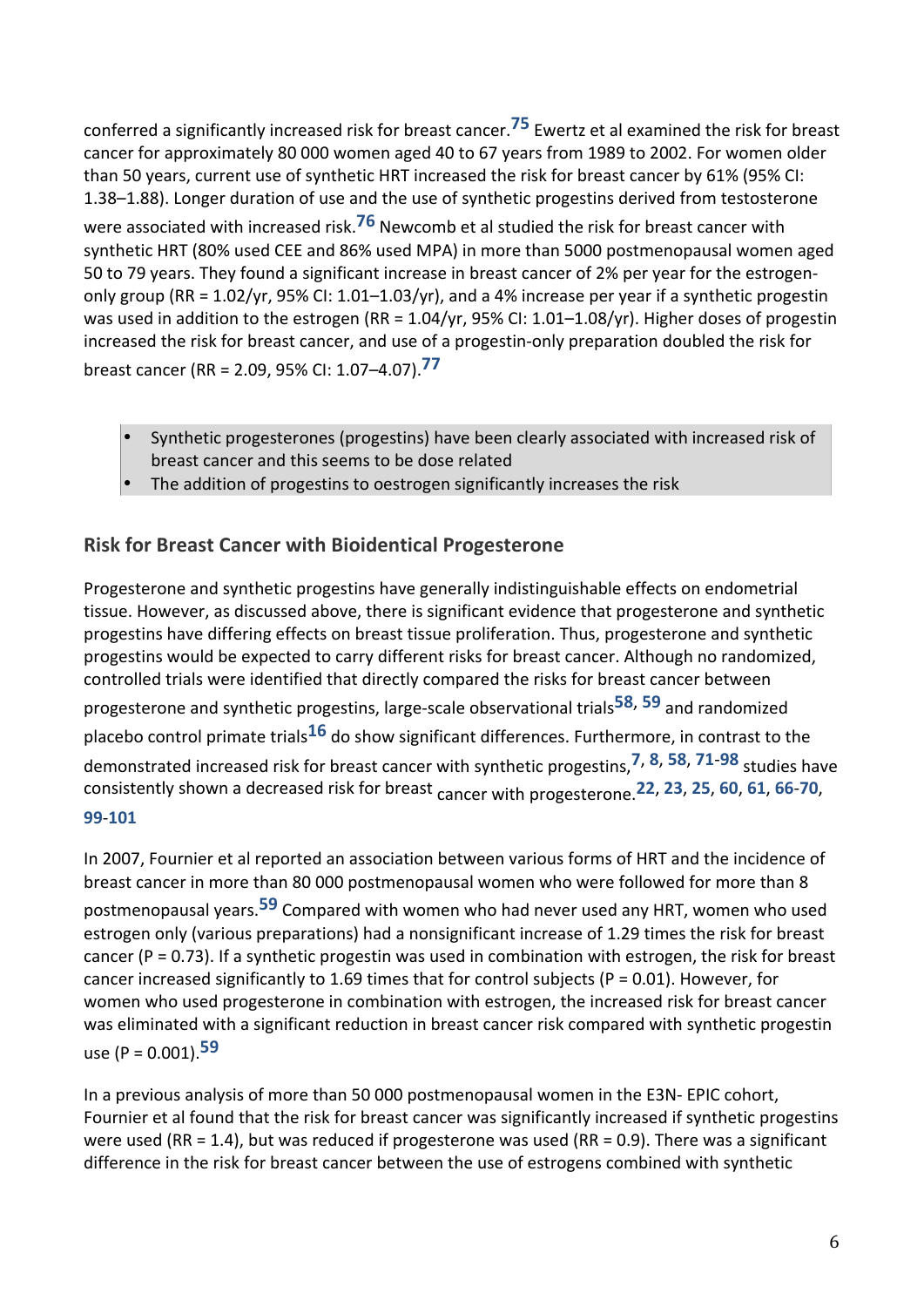progestins versus estrogens combined with progesterone (P < 0.001).**58** 

Wood et al investigated whether the increased breast cancer risk with synthetic progestins was also seen when progesterone was used.<sup>16</sup> Postmenopausal primates were given placebo, estradiol, estradiol and MPA, and estradiol and bioidentical progesterone, with each treatment for 2 months with a 1-month washout period. Ki67 expression is a biomarker for lobular and ductal epithelial proliferation in the postmenopausal breast and is an important prognostic indicator in human breast cancer.<sup>102</sup> Compared with placebo, significantly increased proliferation was found with the combination of estrogen and MPA in both lobular (P = 0.009) and ductal (P = 0.006) tissue, but was not seen with the combination of estrogen and progesterone. Intra-mammary gene expressions of the proliferation markers Ki67 and cyclin B1 were also higher after treatment with estrogen and MPA (4.9-fold increase,  $P = 0.007$  and 4.3-fold increase,  $P = 0.002$ , respectively) but not with estrogen and progesterone. Inoh et al investigated the protective effect of progesterone and tamoxifen on estrogen- and diethylstilbestrol-induced breast cancer in rats. The induction rate, multiplicity, and size of estrogen-induced mammary tumors were significantly reduced by simultaneous administration of either tamoxifen or progesterone. <sup>25</sup>

Chang et al examined the effects of estrogen and progesterone on women prior to breast surgery in a double-blind, placebo-controlled study in which patients were given placebo, estrogen, transdermal progesterone, or estrogen and transdermal progesterone for 10 to 13 days before breast surgery. Estrogen increased cell proliferation rates by 230% (P < 0.05), but progesterone decreased cell proliferation rates by 400% (P < 0.05). Progesterone, when given with estradiol, inhibited the estrogen-induced breast cell proliferation.<sup>22</sup> Similarly, in a randomized, double-blind study, Foidart et al also showed that progesterone eliminated estrogen-induced breast cell proliferation  $(P = 0.001)$ .<sup>23</sup>

A prospective epidemiological study demonstrated a protective role for progesterone against breast cancer.<sup>99</sup> In this study, 1083 women who had been treated for infertility were followed for 13 to 33 years. The premenopausal risk for breast cancer was 5.4 times higher in women who had low progesterone levels compared with those with normal levels (95% CI: 1.1–49). The result was significant, despite the fact that the high progesterone group had significantly more risk factors for breast cancer than the low progesterone group, highlighting the importance of this parameter. Moreover, there were 10 times as many deaths from cancer in the low progesterone group compared with those with normal progesterone levels (95% CI: 1.3–422).<sup>99</sup>99 Women with low

progesterone have significantly worse breast cancer survival rates than those with more optimal progesterone levels.<sup>100, 101</sup>

In a prospective study, luteal phase progesterone levels in 5963 women were measured and compared with subsequent risk for breast cancer. Progesterone was inversely associated with breast cancer risk for the highest versus lowest tertile  $(RR = 0.40, 95\%$  CI:  $0.15-1.08$ , P for trend = 0.077). This trend became significant in women with regular menses, which allowed for more accurate timing of collection (RR = 0.12, 95% CI: 0.03–0.52, P = 0.005).<sup>61</sup> Other case control studies also found such a relationship.**66**-**70** 

Peck et al conducted a nested case-control study to examine third-trimester progesterone levels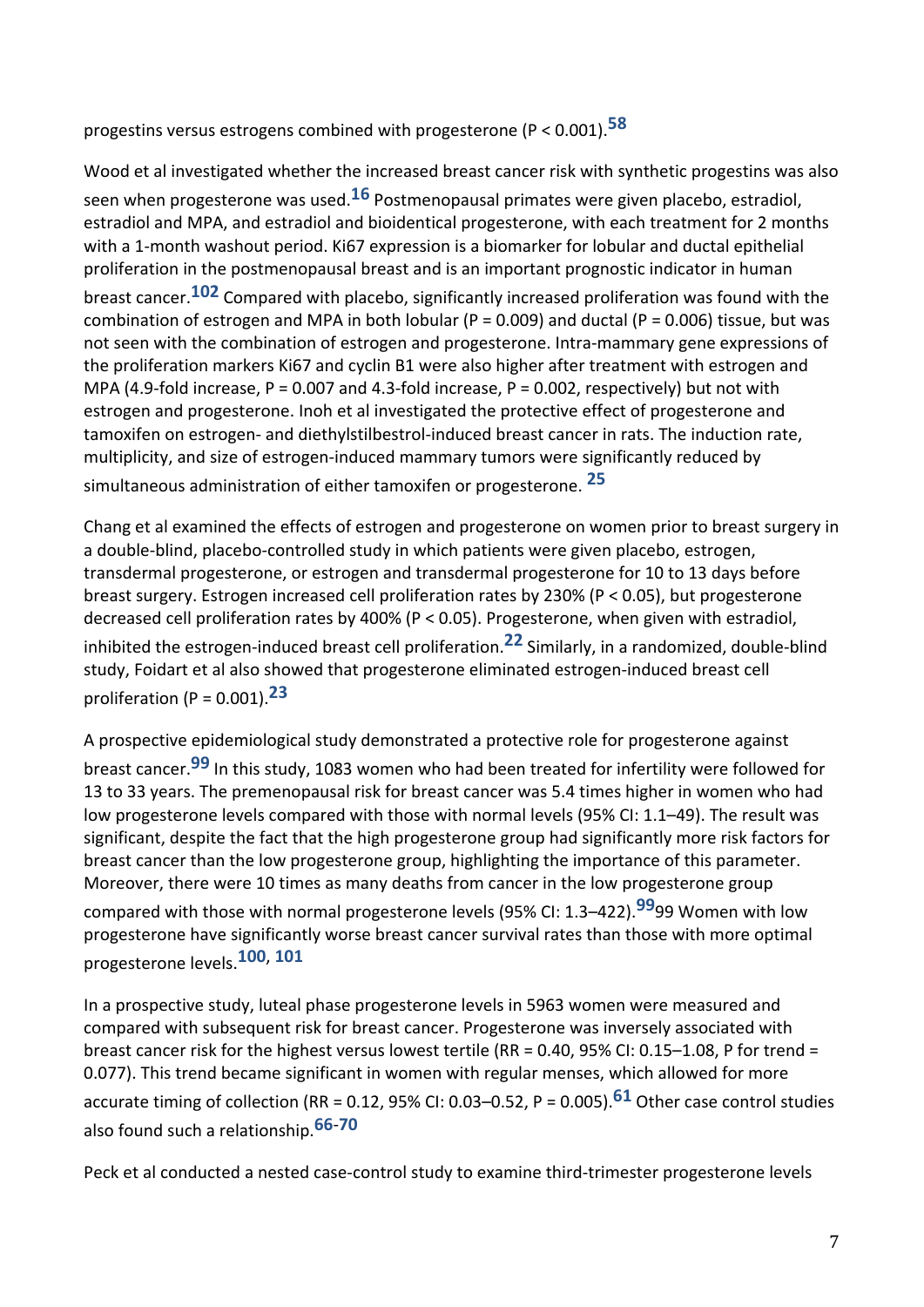and maternal risk of breast cancer in women who were pregnant between 1959 and 1966. Cases (n  $=$  194) were diagnosed with in situ or invasive breast cancer between 1969 and 1991. Controls (n = 374) were matched to cases by age at the time of index pregnancy using randomized recruitment. Increasing progesterone levels were associated with a decreased risk of breast cancer. Relative to those with progesterone levels in the lowest quartile  $\langle$  124.25 ng/mL), those in the highest quartile ( $>$  269.97 ng/mL) had a 50% reduction in the incidence of breast cancer (RR = 0.49, CI 0.22–1.1, P for trend = 0.08). The association was stronger for cancers diagnosed at or before age 50 years (RR = 0.3, CI: 0.1–0.9, P for trend = 0.04).60 Preeclampsia, with its associated increased progesterone levels, is also associated with a reduced risk for breast cancer.<sup>103-105</sup>

- Progestins and progesterone have different effects on breast tissue proliferation
- In contrast to the elevated risk with progestins studies have consistently shown reduced risk of breast cancer with progesterone
- Studies show that in women who used progesterone in combination with estrogen, the increased risk for breast cancer was eliminated
- In primates biomarkers of breast cancer cell proliferation are elevated by oestrogen plus progestins but not with oestrogen plus progesterone
- Studies show that oestrogen alone increases breast cell proliferation rates but progesterone inhibits it. When given with oestrogen, progesterone inhibits the increase seen with oestrogen
- Studies show that the premenopausal risk for breast cancer was significantly higher in women who had low progesterone levels compared with those with normal levels
- Higher levels of progesterone in pregnancy seem to be associated with lower risk of breast cancers
- Women with low progesterone have significantly worse breast cancer survival rates than those with more optimal progesterone levels

## **Differing Physiological Effects of Bioidentical Progesterone and Synthetic Progestins**

Progesterone and synthetic progestins generally have indistinguishable effects on endometrial tissue, which are not the focus of this review. Studies that compared the physiological differences in breast tissue of those on progesterone, with those on other progestins, have the potential to predict differing risks of breast cancer. While variations in methodology and study design are considerable, most of the literature demonstrates physiological differences between progestins and progesterone and their effects on breast tissue.

Synthetic progestins have potential anti-apoptotic effects and may significantly increase estrogenstimulated breast cell mitotic activity and proliferation.<sup>7-21</sup> In contrast, progesterone inhibits estrogen-stimulated breast epithelial cells.<sup>16, 22-28</sup> Progesterone also downregulates estrogen receptor-1 (ER-1) in the breast,  $27-29$  induces breast cancer cell apoptosis,  $30$ ,  $31$  diminishes breast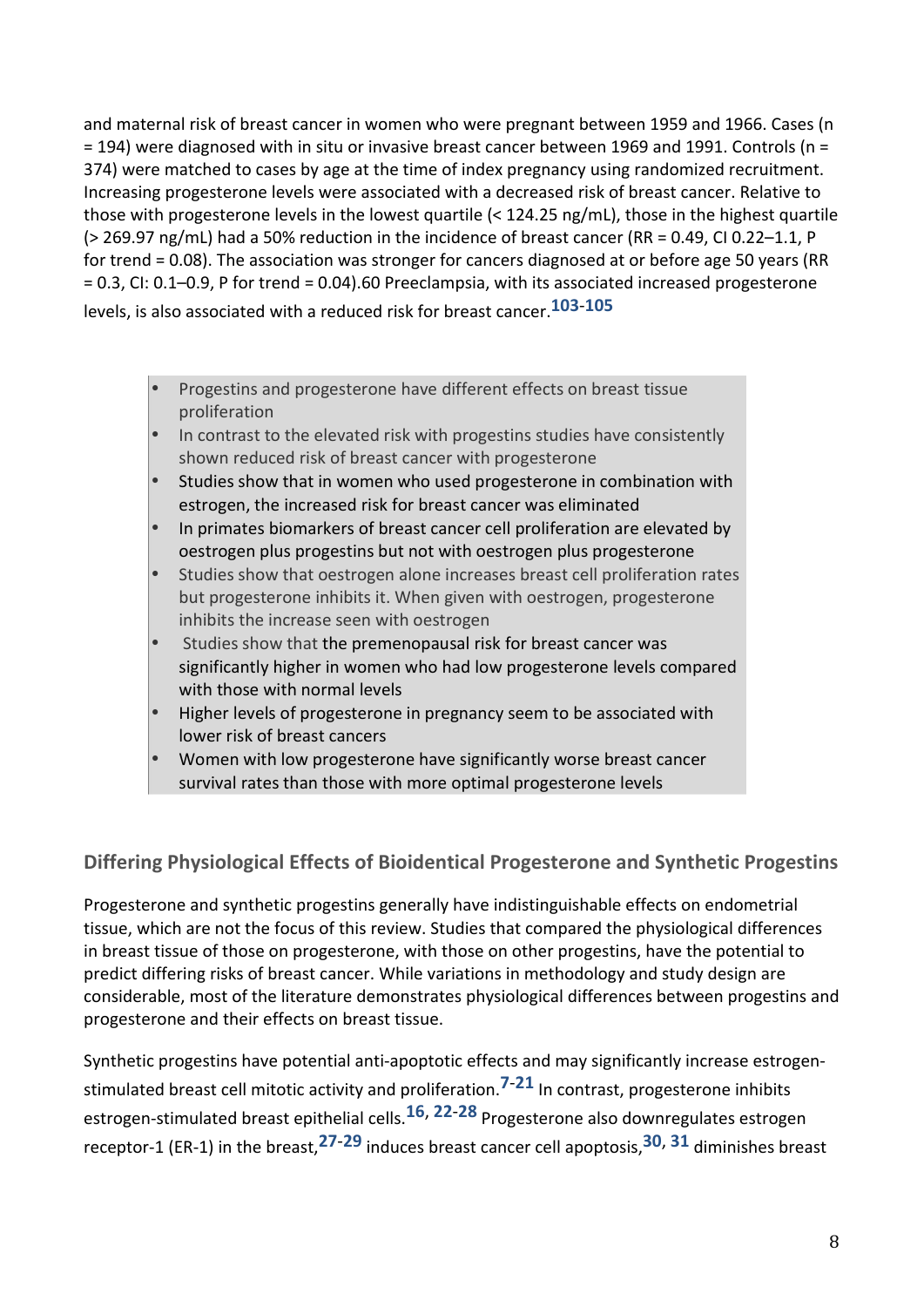cell mitotic activity,**7**, **16**, **22**-**24**, **26**-**28**, **31**, **32** and arrests human breast cancer cells in the G1 phase by upregulating cyclin-dependent kinase inhibitors and downregulating cyclin D1.<sup>23, 32</sup>

Synthetic progestins, in contrast, upregulate cyclin D1<sup>21</sup> and increase breast cell proliferation.<sup>7-21</sup> Progesterone consistently demonstrates anti-estrogenic activity in breast tissue.**7**, **16**, **22**, **24**-**29**, **31-34** This result is generally in contrast to that for synthetic progestins, especially the 19nortestosteronederived progestins, which bind to estrogen receptors in breast tissue (but not in endometrial tissue) and display significant intrinsic estrogenic properties in breast but not endometrial tissue.**11**, **23**, **35**-**39** 

Synthetic progestins may also increase the conversion of weaker endogenous estrogens into more potent estrogens,<sup>7, 40-45</sup> potentially contributing to their carcinogenic effects, which are not apparent with progesterone. Synthetic progestins may promote the formation of the genotoxic estrogen metabolite 16- hydroxyestrone.<sup>41</sup> Synthetic progestins, especially MPA, stimulate the conversion of inactive estrone sulfate into active estrone by stimulating sulfatase,<sup>43, 44</sup> as well as increasing 17-beta-hydroxysteroid reductase activity,<sup>7, 40, 42, 43, 45 which in turn increases the</sup> intracellular formation of more potent estrogens and potentially increases breast cancer risk. Progesterone has an opposite effect, stimulating the oxidative isoform of 17-beta-hydroxysteroid dehydrogenase, which increases the intracellular conversion of potent estrogens to their less potent counterparts.**34**, **46**, **47** 

At least 3 subclasses of progesterone receptors (PR) have been identified: PRA, PRB, and PRC, each with different cellular activities.<sup>48-52</sup> In normal human breast tissue, the ratio of PRA:PRB is approximately 1:1.<sup>50, 53</sup> This ratio is altered in a large percentage of breast cancer cells and is a risk for breast cancer.<sup>50</sup>, <sup>53</sup>, <sup>54</sup> In contrast to progesterone, synthetic progestins alter the normal PRA:PRB ratio,<sup>55-57</sup> which may be a mechanism by which synthetic progestins increase the risk for breast cancer.

Synthetic progestins and progesterone have a number of differences in their molecular and pharmacological effects on breast tissue, as some of the procarcinogenic effects of synthetic progestins contrast with the anticarcinogenic properties of progesterone.<sup>8</sup>, 16, 22, 24-26, 31, 33, **40**, **58**-**70**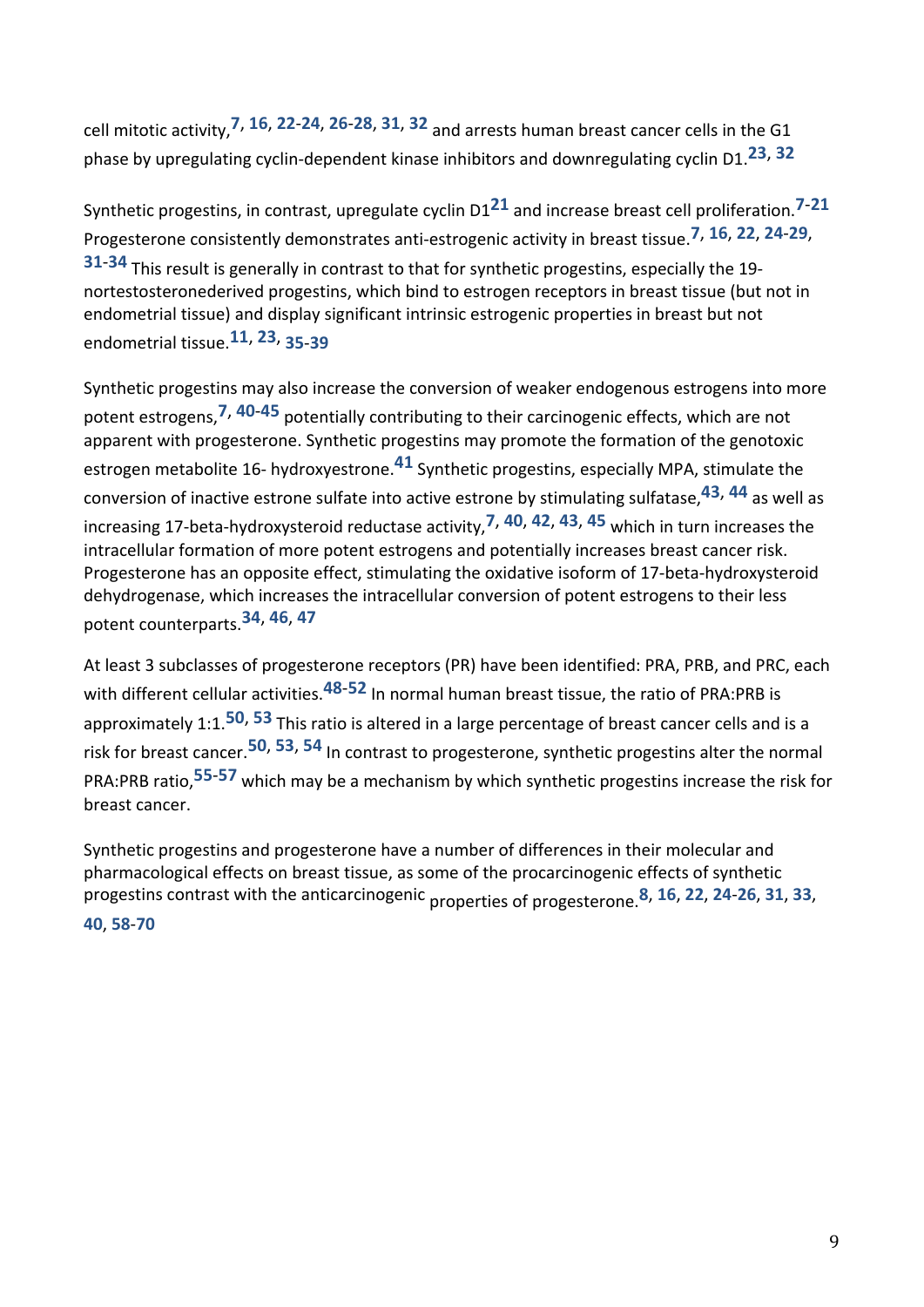- Progestins, like oestrogens, have a proliferative effect on breast tissue but progesterone reduces the proliferative effect of oestrogen. This is opposite to the effect that progestins have on the uterus.
- Progestins stimulate the conversion of less potent oestrogens to more potent forms. Progesterone has the opposite effect leading to oestrogens converting to their less potent forms.
- Progesterone modulates the binding of oestrogen to its receptor and down regulates the proliferative effect of oestrogen on breast cancer cells.

### **Discussion**

Doctors should consider both basic science results and clinical outcomes to decide on the safest, most efficacious treatment for patients. Evidence-based medicine involves the synthesis of all available data when comparing therapeutic options for patients. Evidence-based medicine does not mean that data should be ignored until a randomized control trial of a particular size and duration is completed. Rather, it demands an assessment of the current available data to decide which therapies are likely to carry the greatest benefits and the lowest risks for patients.

Progesterone has an antiproliferative, antiestrogenic effect on both the endometrium and breast tissue, while synthetic progestins have antiproliferative, antiestrogenic effects on endometrial tissue, but often have a proliferative estrogenic effect on breast tissue. Synthetic progestins show increased estrogen-induced breast tissue proliferation and a risk for breast cancer, whereas progesterone inhibits breast tissue proliferation and reduces the risk for breast cancer.

## **References**

1. The Endocrine Society. Bioidentical Hormones Position Statement, October 2006. http://www.endosociety.org/publicpolicy/policy/upload/BH\_Position\_Statement\_final\_10\_25\_06\_w\_Heade r.pdf. Accessed January 21, 2008.

2. Fitzpatrick LA, Pace C, Witta B. Comparison of regimens containing oral micronized progesterone of medroxyprogesterone acetate on quality of life in postmenopausal women: a cross-sectional survey. *J Womens Health Gend Based Med.* 2000;9(4):381–387. 

3. Cummings JA, Brizendine L. Comparison of physical and emotional side effects of progesterone or medroxyprogesterone in early postmenopausal women. *Menopause.* 2002;9:253-263.

4. Lindenfeld EA, Langer RD. Bleeding patterns of the hormone replacement therapies in the postmenopausal estrogen and progestin interventions trial. Obstet Gynecol. 2002;100(5 pt 1):853-863.

5.Greendale GA, Reboussin BA, Hogan P, et al. Symptom relief and side effects of postmenopausal hormones: results from the Postmenopausal Estrogen/Progestin Interventions Trial. Obstet Gynecol. 1998;92(6):982– 988.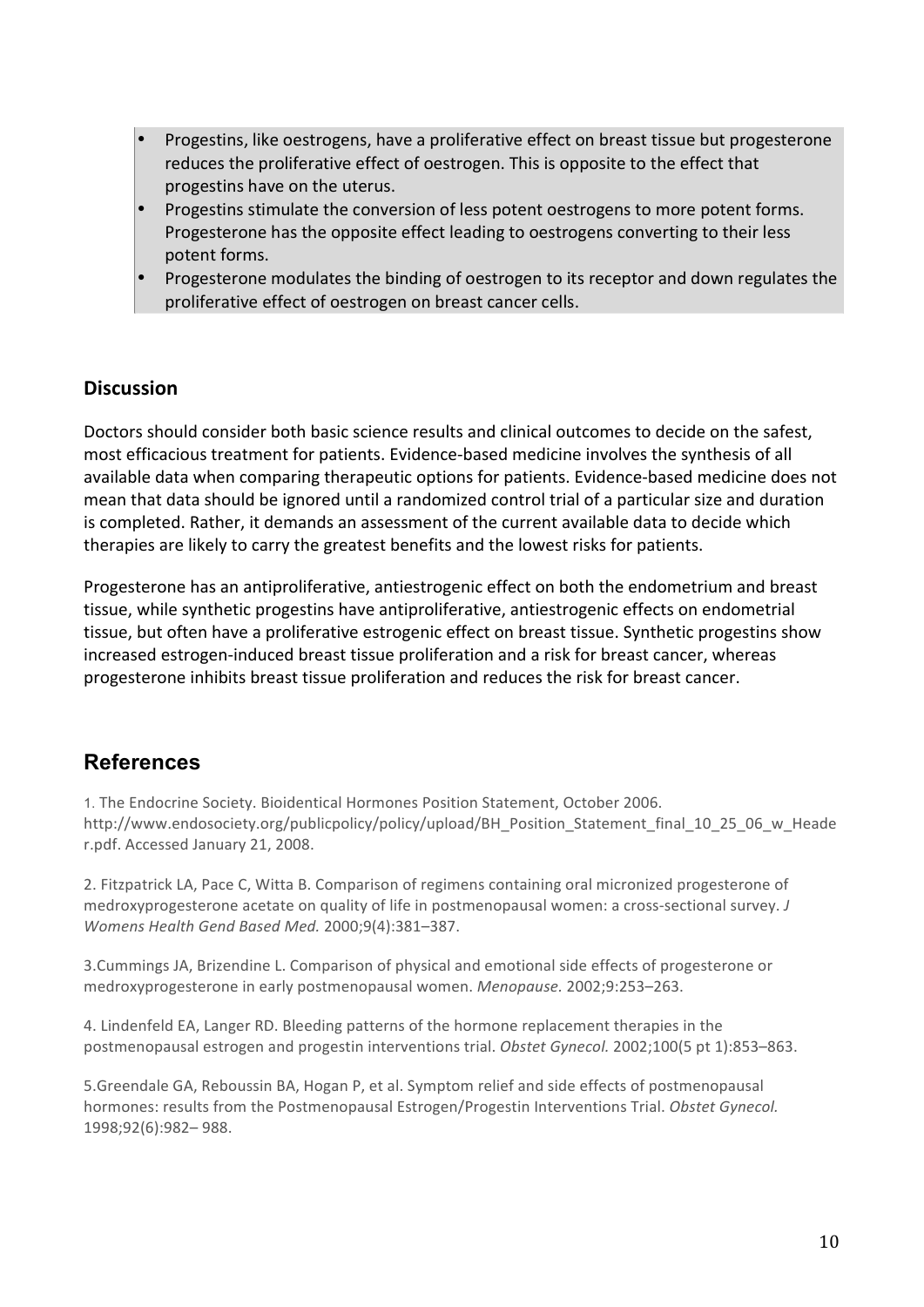6. Hargrove JT, Maxon WS, Wentz AC, Burnett LS. Menopausal hormone replacement therapy with continuous daily oral mircronized progesterone. Obstet Gynecol. 1989;73(4):606-612.

7. de Lignières B. Effects of progestogens on the postmenopausal breast. *Climacteric.* 2002;5(3):229–235.

8. Campagnoli C, Clavel-Chapelon F, Kaaks R, Peris C, Berrino F. Progestins and progesterone in hormone replacement therapy and the risk of breast cancer. *J Steroid Biochem Mol Biol.* 2005;96(2):95–108.

9. Ory K, Lebeau J, Levalois C, et al. Apoptosis inhibition mediated by medroxyprogesterone acetate treatment of breast cancer cell lines. *Breast Cancer Res Treat.* 2001;68(3)

10.Hofseth LJ, Raafat AM, Osuch JR, Pathak DR, Slomski CA, Haslam SZ. Hormone replacement therapy with estrogen or estrogen plus medroxyprogesterone acetate is associated with increased epithelial proliferation in the normal postmenopausal breast. *J Clin Endocrinol Metab.* 1999;84(12):4559-4565.

11.Jeng MH, Parker CJ, Jordan VC. Estrogenic potential of progestins in oral contraceptives to stimulate human breast cancer cell proliferation. *Cancer Res.* 1992;52(23):6539-6546.

12. Kalkhoven E, Kwakkenbos-Isbrücker L, de Laat SW, van der Saag PT, van der Burg B. Synthetic progestins induce proliferation of breast tumor cell lines via the progesterone or estrogen receptor. *Mol Cell Endocrinol.* 1994;102(1–2):45–52. 

13. Papa V, Reese CC, Brunetti A, Vigneri R, Siiteri PK, Goldfine ID. Progestins increase insulin receptor content and insulin stimulation of growth in human breast carcinoma cells. *Cancer Res.* 1990;50(24):7858– 7862.

14. Hissom JR, Moore MR. Progestin effects on growth in the human breast cancer cell line T-47D—possible therapeutic implications. *Biochem Biophys Res Commun.* 1987;145(2):706–711.

15. Catherino WH, Jeng MH, Jordan VC. Norgestrel and gestodene stimulate breast cancer cell growth through an oestrogen receptor mediated mechanism. *Br J Cancer.* 1993;67(5):945–952.

16. Wood CE, Register TC, Lees CJ, Chen H, Kimrey S, Cline JM. Effects of estradiol with micronized progesterone or medroxyprogesterone acetate on risk markers for breast cancer in postmenopausal monkeys. *Breast Cancer Res Treat.* 2007;101(2):125–134. 

17. Cline JM, Soderqvist G, von Schoultz E, Skoog L, von Schoultz B. Effects of conjugated estrogens, medroxyprogesterone acetate, and tamoxifen on the mammary glands of macaques. *Breast Cancer Res Treat.* 1998;48(3):221–229. 

18. Cline JM, Soderqvist G, von Schoultz E, Skoog L, von Schoultz B. Effects of hormone replacement therapy on the mammary gland of surgically postmenopausal cynomolgus macaques. Am J Obstet Gynecol. 1996;174(1 pt 1):93-100.

19.Braunsberg H, Coldham NG, Wong W. Hormonal therapies for breast cancer: can progestogens stimulate growth? *Cancer Lett.* 1986;30(2):213– 218. 

20. van der Burg B, Kalkhoven E, Isbrücker L, de Laat SW. Effects of progestins on the proliferation of estrogen-dependent human breast cancer cells under growth factor-defined conditions. *J Steroid Biochem Mol Biol.* 1992;42(5):457–465. 

21. Saitoh M, Ohmichi M, Takahashi K, et al. Medroxyprogesterone acetate induces cell proliferation through up-regulation of cyclin D1 expression via phosphatidylinositol 3-kinase/Akt/nuclear factor-kappaB cascade in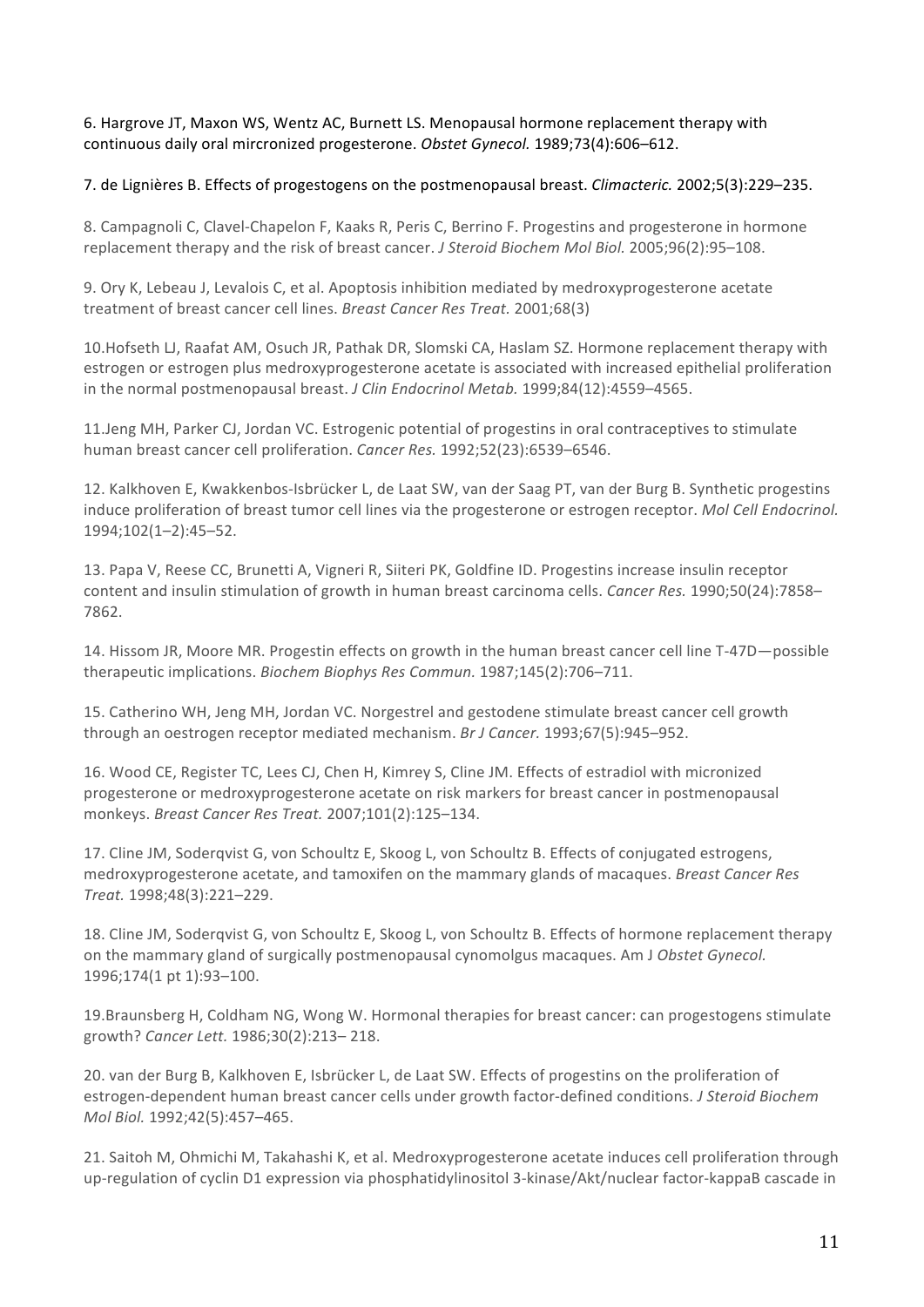human breast cancer cells. *Endocrinology.* 2005;146(11):4917-4925.

22.Chang KJ, Lee TY, Linares-Cruz G, Fournier S, de Ligniéres B. Influences of percutaneous administration of estradiol and progesterone on human breast epithelial cell cycle in vivo. *Fertil Steril.* 1995;63(4):785–791.

23.Foidart JM, Colin C, Denoo X, et al. Estradiol and progesterone regulate the proliferation of human breast epithelial cells. *Fertil Steril.* 1998;69(5):963–969. 

24. Mueck AO, Seeger H, Wallwiener D. Comparison of proliferative effects of estradiol and conjugated equine estrogens on human breast cancer cells and impact of continuous combined progestogen addition. *Climacteric.* 2003;6(3):221–227.

25. Inoh A, Kamiya K, Fujii Y, Yokoro K. Protective effects of progesterone and tamoxifen in estrogen induced mammary carcinogenesis in ovariectomized W/Fu rats. Jpn J Cancer Res. 1985;76(8):699–704.

26. Barrat J, de Lignieres B, Marpeau L, et al. Effect in vivo de l'adminstration locale de progesterone sur l'activite mitotique des glaactorphores humains. [The in vivo effect of the local administration of progesterone on the mitotic activity of human ductal breast tissue. Results of a pilot study.] *J Gynecol Obstet Biol Reprod (Paris).* 1990;19(3):269–274. 

27. Malet C, Spritzer P, Guillaumin D, Kuttenn F. Progesterone effect on cell growth, ultrastructural aspect and estradiol receptors of normal breast epithelial (HBE) cells in culture. *J Steroid Biochem Mol Biol.* 2000;73(3– 4):171–181.

28. Mauvais-Jarvis P, Kuttenn F, Gompel A. Antiestrogen action of progesterone in breast tissue. *Breast Cancer Res Treat.* 1986;8(3):179– 188. 

29. Soderqvist G, von Schoultz B, Tani E, Skoog L. Estrogen and progesterone receptor content in breast epithelial cells from healthy women during the menstrual cycle. Am J Obstet Gynecol. 1993;168(3 pt 1):874– 879. 

30. Formby B, Wiley TS. Progesterone inhibits growth and induces apoptosis in breast cancer cells: inverse effects on Bcl-2 and p53. Ann Clin Lab Sci. 1998;28(6):360-369.

31. Formby B, Wiley TS. Bcl-2, survivin and variant CD44 v7-v10 are downregulated and p53 is upregulated in breast cancer cells by progesterone: inhibition of cell growth and induction of apoptosis. Mol Cell *Biochem.* 1999;202(1–2):53–61. 

32. Groshong SD, Owen GI, Grimison B, et al. Biphasic regulation of breast cancer cell growth by progesterone: role of the cyclindependent kinase inhibitors, p21 and p27(Kip1). *Mol Endocrinol.* 1997;11(11):1593–1607. 

33. Segaloff A. Inhibition by progesterone of radiation-estrogen-induced mammary cancer in the rat. *Cancer Res.* 1973;33(5):1136–1137. 

34. Schmidt M, Renner C, Löffler G. Progesterone inhibits glucocorticoiddependent aromatase induction in human adipose fibroblasts. *J Endocrinol.* 1998;158(3):401-407.

35. Jordan VC, Jeng MH, Catherino WH, Parker CJ. The estrogenic activity of synthetic progestins used in oral contraceptives. *Cancer.* 1993;71(4 suppl):1501–1505. 

36. Botella J, Duranti E, Viader V, Duc I, Delansorne R, Paris J. Lack of estrogenic potential of progesteroneor 19-nor-progesterone-derived progestins as opposed to testosterone or 19-nor-testosteorne derivatives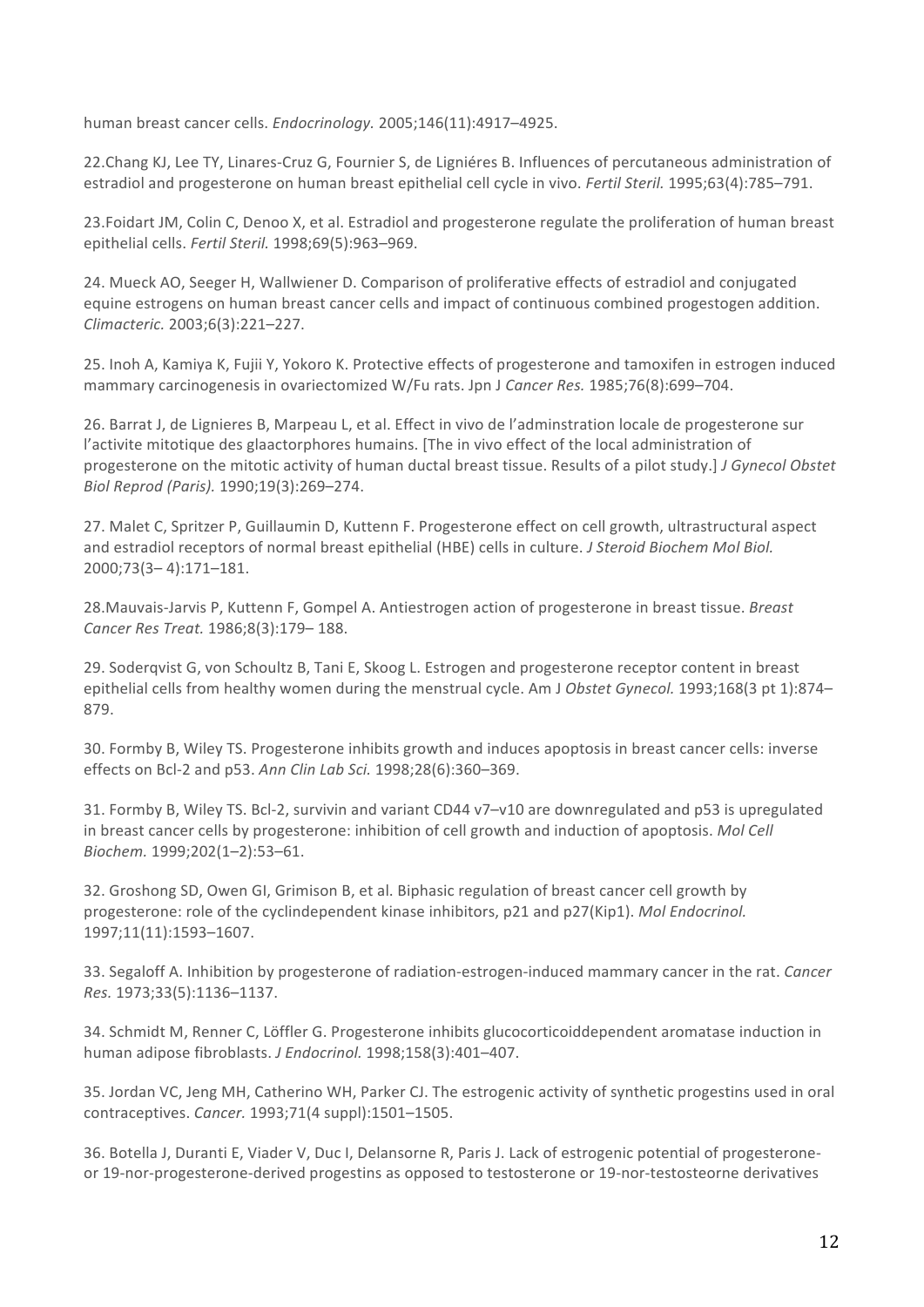on endometrial Ishikawa cells. *J Steroid Biochem Mol Biol.* 1995;55(1):77-84.

37. Botella J, Duc I, Delansorne R, Paris J, Lahlou B. Regulation of rat uterine steroid receptors by nomegestrol acetate, a new 19-nor-progesterone derivative. *J Pharmacol Exp Ther.* 1989;248(2):758–761. 38.Markiewicz L, Hochberg RB, Gurpide E. Intrinsic estrogenicity of some progestogenic drugs. *J Steroid Biochem Mol Biol.* 1992;41(1):53–58. 

39.Rabe T, Bohlmann MK, Rehberger-Schneider S, Prifti S. Induction of estrogen receptor-alpha and -beta activities by synthetic progestins. Gynecol Endocrinol. 2000;14(2):118–126.

40.Campagnoli C, Abba C, Ambroggio S, Peris C. Pregnancy, progesterone and progestins in relation to breast cancer risk. *J Steroid Biochem Mol Biol.* 2005;97(5):441-450.

41. Seeger H, Mueck AO, Lippert TH. Effect of norethisterone acetate on estrogen metabolism in postmenopausal women. *Horm Metab Res.* 2000;32(10):436–439. 

42.Coldham NG, James VH. A possible mechanism for increased breast cell proliferation by progestins through increased reductive 17 beta- hydroxysteroid dehydrogenase activity. *Int J Cancer.* 1990;45(1):174– 178. 

43.Xu B, Kitawaki J, Koshiba H, et al. Differential effects of progestogens, by type and regimen, on estrogenmetabolizing enzymes in human breast cancer cells. *Maturitas.* 2007;56(2):142-152.

44. Prost-Avallet O, Oursin J, Adessi GL. In vitro effect ofsynthetic progestogens on estrone sulfatase activity in human breast carcinoma. *J Steroid Biochem Mol Biol.* 1991;39(6):967–973.

45. Pasqualini JR. Differential effects of progestins on breast tissue enzymes. *Maturitas.* 2003;46:45–54.

46.Pollow K, Boquoi E, Baumann J, Schmidt-Gollwitzer M, Pollow B. Comparison of the in vitro conversion of estradiol-17 beta to estrone of normal and neoplastic human breast. *Mol Cell Endocrinol.* 1977;6(4–5):333– 348. 

47. Fournier S, Kuttenn F, de Cicco F, Baudot N, Malet C, Mauvais-Jarvis P. Estradiol 17 beta-hydroxysteroid dehydrogenase activity in human breast fibroadenomas. *J Clin Endo Metab.* 1982;55(3):428–433.

48.Giangrande PH, Kimbrel EA, Edwards DP, McDonnell DP. The opposing transcriptional activities of the two isoforms of the human progesterone receptor are due to differential cofactor binding. *Mol Cell Biol.* 2000;20(9):3102–3115. 

49. Wei LL, Gonzalez-Aller C, Wood WM, Miller LA, Horwitz KB. 5'- Heterogeneity in human progesterone receptor transcripts predicts a new amino-terminal truncated "C"-receptor and unique A-receptor messages. *Mol Endocrinol.* 1990;4(12):1833–1840. 

50. Mote PA, Bartow S, Tran N, Clarke CL. Loss of co-ordinate expression of progesterone receptors A and B is an early event in breast carcinogenesis. *Breast Cancer Res Treat.* 2002;72(2):163-172.

51. Graham JD, Clarke C. Expression and transcriptional activity of progesterone receptor A and progesterone receptor B in mammalian cells. Breast *Cancer Res.* 2002;4(5):187-190.

52.Kastner P, Krust A, Turcotte B, et al. Two distinct estrogen-regulated promoters generate transcripts encoding the two functionally different human progesterone receptor forms A and B. *EMBO J.*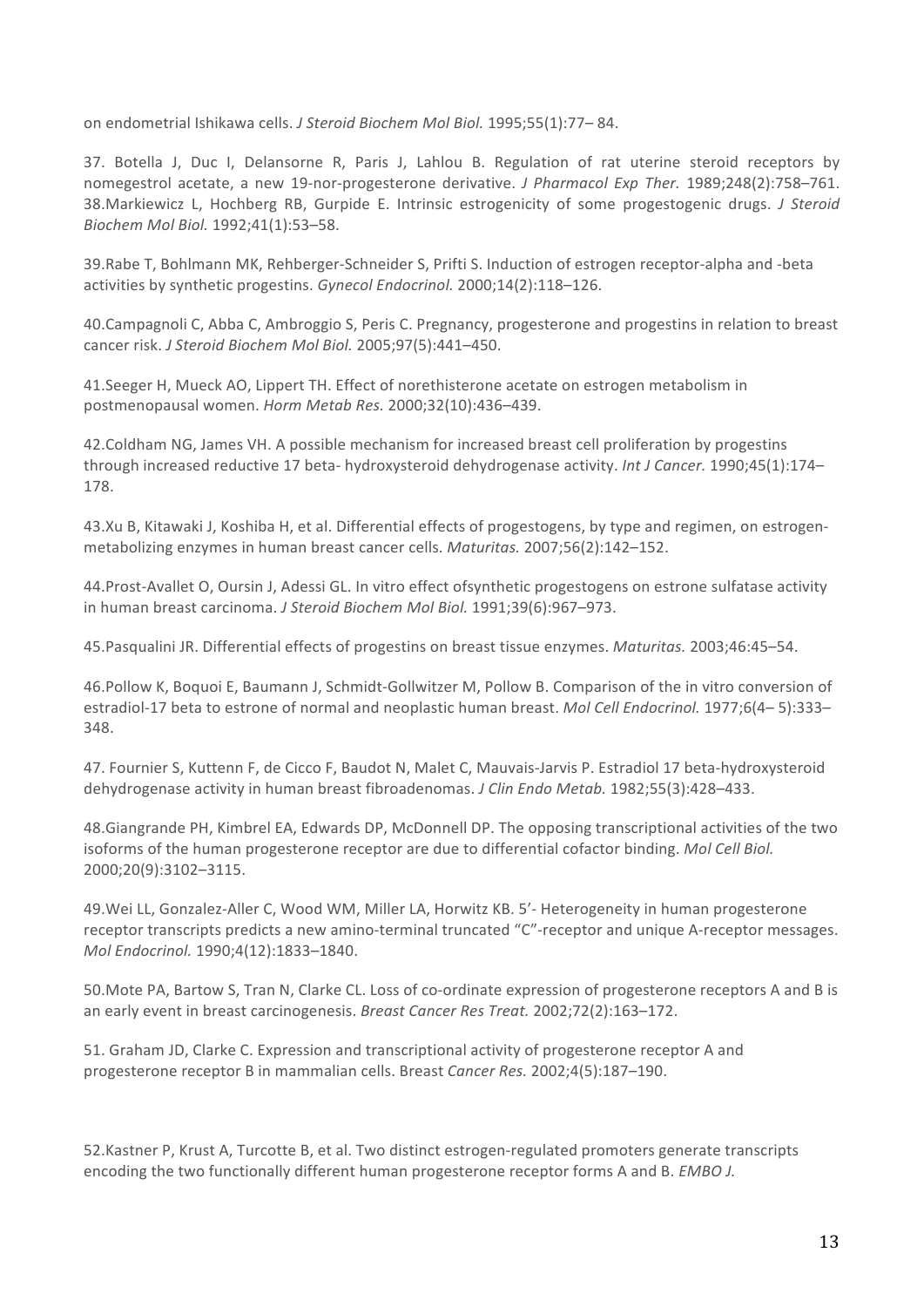1990;9(5):1603– 1614. 

53. Mote P, Clarke C. Relative expression of progesterone receptors A and B in premalignant and invasive breast lesions. Breast *Cancer Res.* 2000:2(suppl 1):P2.01.

54. Hopp TA, Weiss HL, Hilsenbeck SG, et al. Breast cancer patients with progesterone receptor PR-A-rich tumors have poorer disease-free survival rates. Clin *Cancer Res.* 2004;10(8):2751–2760.

55.Isaksson E, Wang H, Sahlin L, von Schoultz B, Cline JM, von Schoultz E. Effects of long-term HRT and tamoxifen on the expression of progesterone receptors A and B in breast tissue form surgically postmenopausal cynomolgus macaques. *Breast Cancer Res Treat.* 2003;79(2):233–239.

56.Vereide AB, Kaino T, Sager G, Arnes M, Ørbo A. Effect of levonorgestrel IUD and oral medroxyprogesterone acetate on glandular and stromal progesterone receptors (PRA and PRB), and estrogen receptors (ER-alpha and ER-beta) in human endometrial hyperplasia. *Gynecol Oncol.* 2006;101(2):214–223. 

57. Custodia-Lora N, Novillo A, Callard IP. Regulation of hepatic progesterone and estrogen receptors in the female turtle, Chrysemys picta: relationship to vitellogenesis. Gen Comp Endocrinol. 2004;136(2):232–240.

58. Fournier A, Berrino F, Riboli E, Avenel V, Clavel-Chapelon F. Breast cancer risk in relation to different

types of hormone replacement therapy in the E3N-EPIC cohort. *Int J Cancer.* 2005;114:448–454

59.Fournier A, Berrino F, Clavel-Chapelon F. Unequal risks for breast cancer associated with different hormone replacement therapies: results from the E3N cohort study. *Breast Cancer Res Treat.* 2008;107(1):103–111. 

60. Peck JD, Hulka BS, Poole C, Savitz DA, Baird D, Richardson BE. Steroid hormone levels during pregnancy and incidence of maternal breast cancer. *Cancer Epidemiol Biomarkers Prev.* 2002;11(4):361–368.

61. Micheli A, Muti P, Secreto G, et al. Endogenous sex hormones and subsequent breast cancer in premenopausal women. *Int J Cancer.* 2004;112(2):312–318. 

62. Gottardis M, Ertürk E, Rose DP. Effects of progesterone administration on N-nitrosomethylurea-induced rat mammary carcinogenesis. *Eur J Cancer Clin Oncol.* 1983;19(10):1479-1484.

63. Grubbs CJ, Farnell DR, Hill DL, McDonough KC. Chemoprevention of N- nitroso-N-methylurea induced mammary cancers by pretreatment with 17 beta-estradiol and progesterone. *J Natl Cancer Inst.* 1985;74(4):927–931. 

64. Kledzik GS, Bradley CJ, Meites J. Reduction of carcinogen-induced mammary cancer incidence in rats by early treatment with hormones or drugs. *Cancer Res,* 1974;34(11):2953-2956.

65. Welsch CH, Clemens JA, Meites J. Effects of multiple pituitary homografts or progesterone on 7,12dimethylbenz[a]anthracene- induced mammary tumors in rats. *J Natl Cancer Inst.* 1968;41(2):465-478.

66.Bernstein L, Yuan JM, Ross RK, et al. Serum hormone levels in pre- menopausal Chinese women in Shanghai and white women in Los Angeles: results from two breast cancer case-control studies. *Cancer Causes Control.* 1990;1(1):51–58. 

67. Drafta D, Schindler AE, Milcu SM, et al. Plasma hormones in pre- and postmenopausal breast cancer. *J Steroid Biochem.* 1980;13(7):793–802.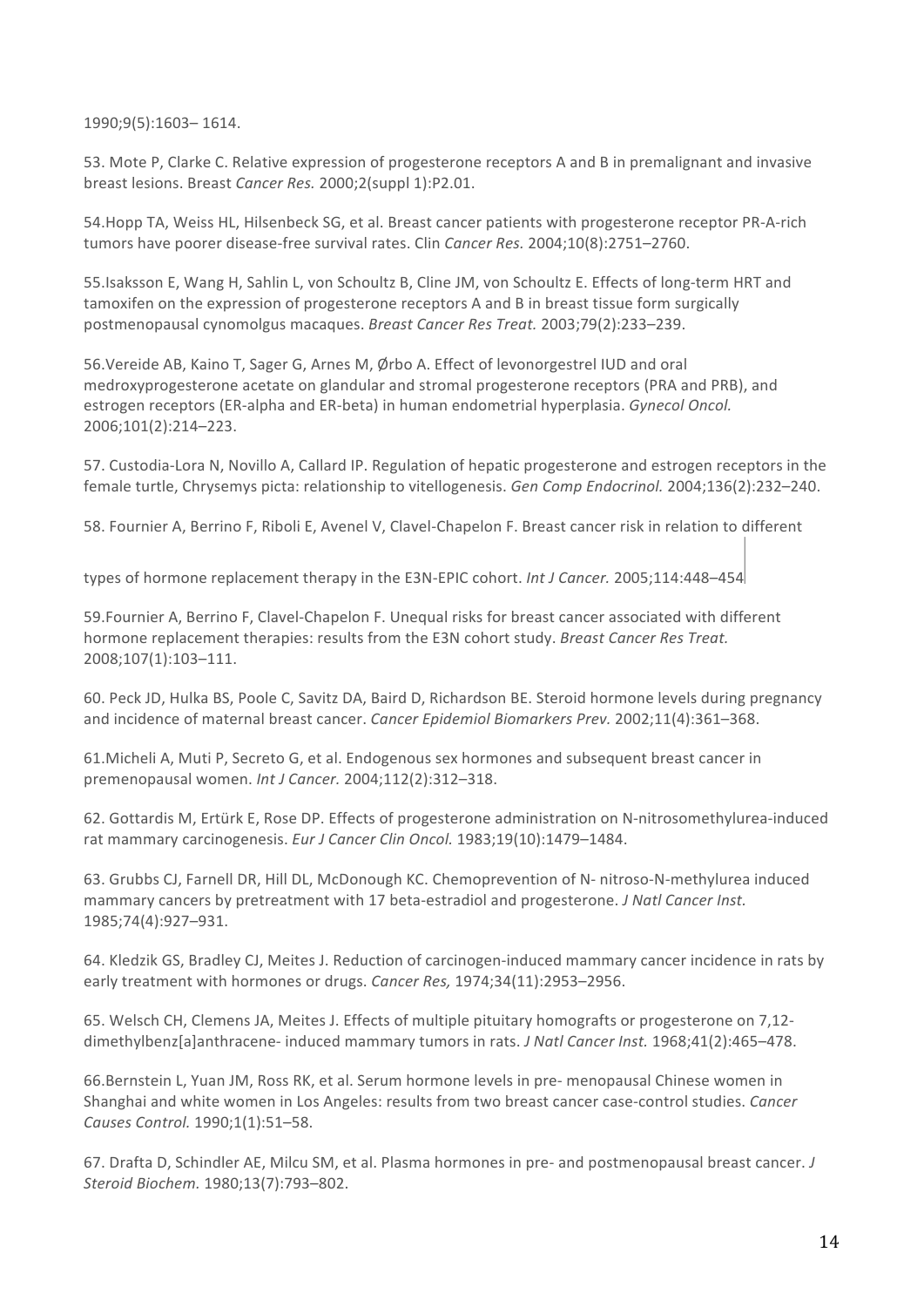68. Malarkey WB, Schroeder LL, Stevens VC, James AG, Lanese RR. Twenty- four-hour preoperative endocrine profiles in women with benign and malignant breast disease. *Cancer Res.* 1977;37(12):4655–4659.

69. Meyer F, Brown JB, Morrison AS, MacMahon B. Endogenous sex hormones, prolactin, and breast cancer in premenopausal women. *J Natl Cancer Inst.* 1986;77(3):613-616.

70. Secreto G, Toniolo P, Berrino F, et al. Increased androgenic activity and breast cancer risk in premenopausal women. *Cancer Res.* 1984(12 pt 1); 44:5902-5905.

71. Rossouw JE, Anderson GL, Prentice RL, et al; Writing Group for the Women's Health Initiative Investigators. Risks and benefits of estrogen plus progestin in healthy postmenopausal women: principal results From the Women's Health Initiative randomized controlled trial. *JAMA.* 2002;288(3):321-333.

72. Anderson GL, Limacher M, Assaf AR, et al. Effects of conjugated equine estrogen in postmenopausal women with hysterectomy: the Women's Health Initiative randomized controlled trial. JAMA. 2004;291(14):1701– 1712. 

73. Chlebowski RT, Hendrix SL, Langer RD, et al. Influence of estrogen plus progestin on breast cancer and mammography in healthy postmenopausal women: the Women's Health Initiative Randomized Trial. JAMA. 2003;289(24):3243–3253. 

74. Porch JV, Lee IM, Cook NR, Rexrode KM, Burin JE. Estrogen-progestin replacement therapy and breast cancer risk: the Women's Health Study (United States). *Cancer Causes Control.* 2002;13(9):847-854.

75. Lee SA, Ross RK, Pike MC. An overview of menopausal oestrogenprogestin hormone therapy and breast cancer risk. *Br J Cancer.* 2005;92(11):2049-2058.

76. Ewertz M, Mellemkjaer L, Poulsen AH, et al. Hormone use for menopausal symptoms and risk of breast cancer. A Danish cohort study. *Br J Cancer.* 2005;92(7):1293–1297. 

77. Newcomb PA, Titus-Ernstoff L, Egan KM, et al. Postmenopausal estrogen and progestin use in relation to breast cancer risk. *Cancer Epid Bio Prev.* 2002;11(7):593–600. 

78. Stahlberg C, Pedersen AT, Lynge E, et al. Increased risk of breast cancer following different regimens of hormone replacement therapy frequently used in Europe. *Int J Cancer*. 2004;109(5):721–727.

79. Li CI. Postmenopausal hormone therapy and the risk of breast cancer: the view of an epidemiologist. *Maturitas.* 2004;49(1):44–50. 

80. Magnusson C, Baron JA, Correia N, Bergström R, Adami HO, Persson I. Breast-cancer risk following longterm oestrogen- and oestrogenprogestin- replacement therapy. *Int J Cancer.* 1999;81(3):339–344.

81. Schairer C, Lubin J, Troisi R, Sturgeon S, Brinton L, Hoover R. Estrogen- progestin replacement and risk of breast cancer. *JAMA.* 2000;284(6):691-694.

82. Ross RK, Paganini-Hill A, Wan PC, Pike MC. Effect of hormone replacement therapy on breast cancer risk: estrogen versus estrogen plus progestin. *J Natl Cancer Inst.* 2000;92(4):328–332.

83. Warren MP. A comparative review of the risks and benefits of hormone replacement therapy regimens. Am J Obstet Gynecol. 2004;190(4):1141-1167.

84. Weiss LK, Burkman RT, Cushing-Haugen KL, et al. Hormone replacement therapy regimens and breast cancer risk(1). Obstet Gynecol. 2002;100(6):1148-1158.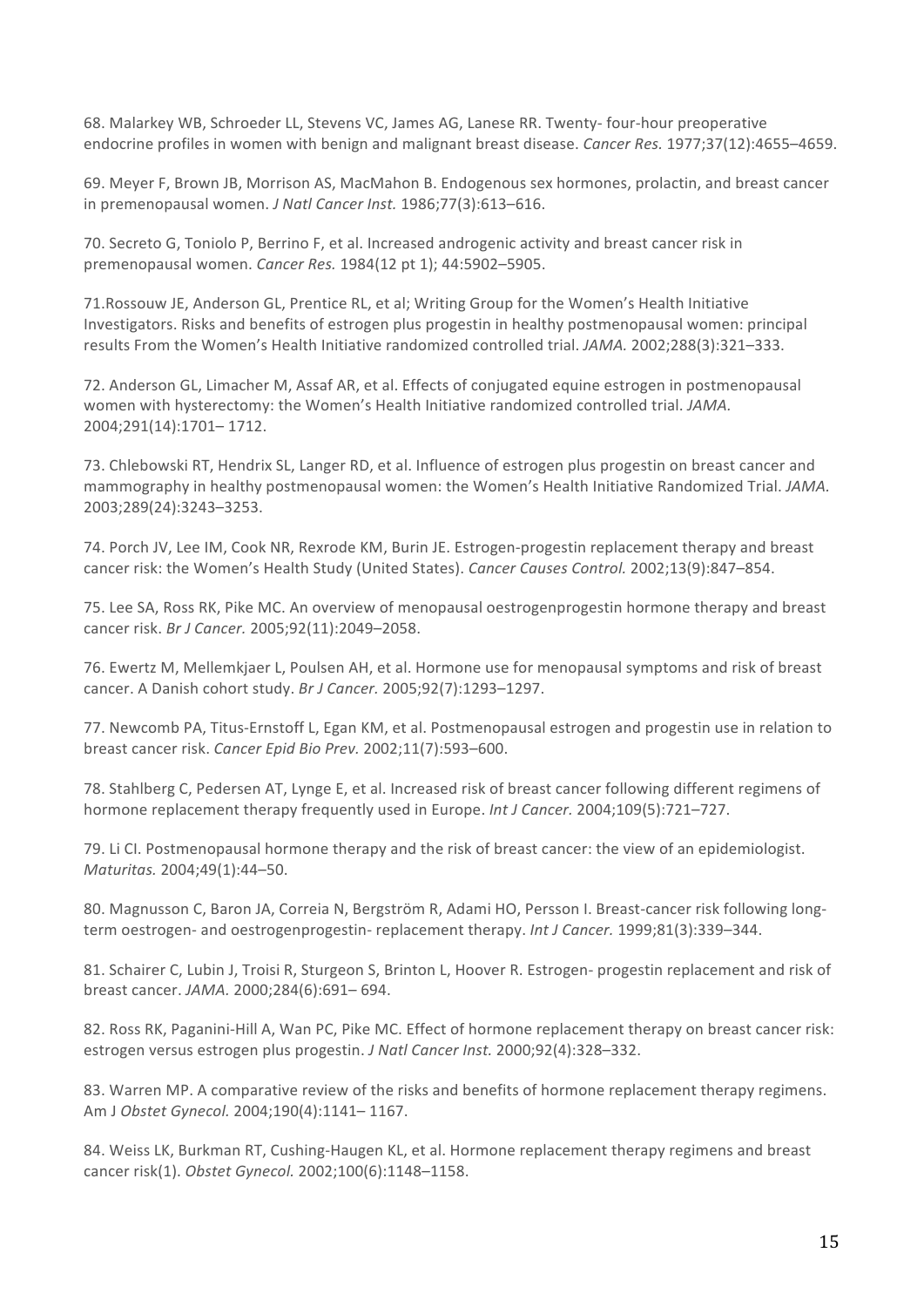85. Li CI, Malone KE, Porter PL, et al. Relationship between long durations and different regimens of hormone therapy and risk of breast cancer. JAMA. 2003;289(24):3254-3263.

86. Beral V; Million Women Study Collaborators. Breast cancer and hormone- replacement therapy in the Million Women Study. *Lancet.* 2003;362(9382):419–427. 

87. Kirsh V, Kreiger N. Estrogen and estrogen–progestin replacement therapy and risk of postmenopausal breast cancer in Canada. *Cancer Causes Control.* 2002;13(6):583-590.

88. Breast cancer and hormone replacement therapy: collaborative reanalysis of data from 51 epidemiological studies of 52,705 women with breast cancer and 108,411 women without breast cancer. Collaborative Group on Hormonal Factors in Breast Cancer. *Lancet.* 1997;350(9084):1047-1059.

89.Schairer C, Lubin J, Troisi R, Sturgeon S, Brinton L, Hoover R. Menopausal estrogen and estrogenprogestin replacement therapy and breast cancer risk. *JAMA*. 2000;283(4):485–491.

90. Colditz G, Rosner B. Use of estrogen plus progestin is associated with greater increase in breast cancer risk than estrogen alone. Am J Epidemiol. 1998;147:S45.

91. Persson I, Weiderpass E, Bergkvist L, Bergström R, Schairer C. Risks of breast and endometrial cancer after estrogen and estrogen-progestin replacement. *Cancer Causes Control.* 1999;10(4):253–260.

92. Chen CL, Weiss NS, Newcomb P, Barlow W, White E. Hormone replacement therapy in relation to breast cancer. *JAMA.* 2002;287(6):734– 741. 

93. Pike MC, Ross RK. Progestins and menopause: epidemiological studies of risks of endometrial and breast cancer. *Steroids.* 2000;65(10–11-):659– 66

94. Santen RJ, Pinkerton J, McCartney C, Petroni GR. Risk of breast cancer with progestins in combination with estrogen as hormone replacement therapy. *J Clin Endocrinol Metab.* 2001;86(1):16–23.

95. Stahlberg C, Pederson AT, Lynge E, Ottesen B. Hormone replacement therapy and risk of breast cancer: the role of progestins. *Acta Obstet Gynecol Scand.* 2003;82(7):335-344.

96. Olsson HL, Ingvar C, Bladström A. Hormone replacement therapy containing progestins and given continuously increases breast carcinoma risk in Sweden. *Cancer.* 2003;97(6):1387–1392.

97. Colditz GA, Hankinson SE, Hunter DJ, et al. The use of estrogens and progestins and the risk of breast cancer in postmenopausal women. *N Engl J Med.* 1995;332(24):1589–1593.

98. Colditz GA, Rosner B. Cumulative risk of breast cancer to age 70 years according to risk factor status: data from the Nurses' Health Study. Am J Epidemiol. 2000;152(10):950-964.

99. Cowan LD, Gordis L, Tonascia JA, Jones GS. Breast cancer incidence in women with a history of progesterone deficiency. Am J Epidemiol. 1981;114(2):209-217.

100. Badwe RA, Wang DY, Gregory WM, et al. Serum progesterone at the time of surgery and survival in women with premenopausal operable breast cancer. *Eur J Cancer*. 1994;30A(4):445–448.

101. Mohr PE, Wang DY, Gregory WM, Richards MA, Fentiman IS. Serum progesterone and prognosis in operable breast cancer. *Br J Cancer*. 1996;73(12):1552-1555.

102. Veronese SM, Gambacorta M. Detection of Ki-67 proliferation rate in breast cancer. Correlation with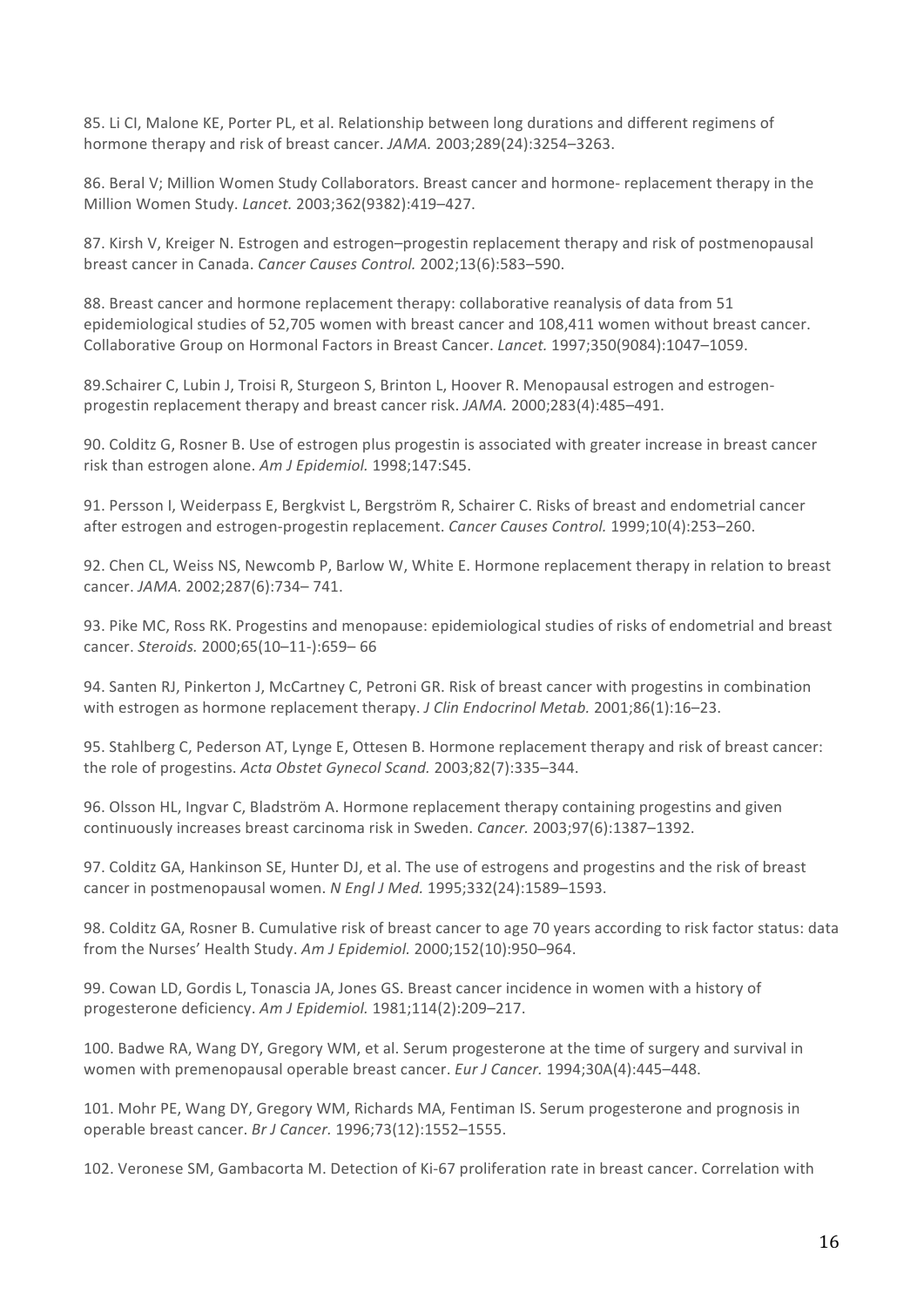clinical and pathologic features. Am J Clin Pathol. 1991;95(1):30-34.

103. Innes KE, Byers TE. First pregnancy characteristics and subsequent breast cancer risk among young women. *Int J Cancer.* 2004;112(2):306-311.

104. Troisi R, Weiss HA, Hoover RN, et al. Pregnancy characteristics and maternal risk of breast cancer. *Epidemiology.* 1998;9(6):641–647.

105. Vatten LJ, Romundstad PR, Trichopoulos D, Skjærven R. Pre-eclampsia in pregnancy and subsequent risk for breast cancer. *Br J Cancer.* 2002;87(9):971–973.

106. Paruthiyil S, Parma H, Kerekatte V, Cunha GR, Firestone GL, Leitman DC. Estrogen receptor beta inhibits human breast cancer cell proliferation and tumor formation by causing a G2 cycle arrest. *Cancer Res.* 2004;64(1):423–428. 

107. Paech K, Webb P, Kuiper GG, et al. Differential ligand activation of estrogen receptors ERalpha and ERbeta at AP1 sties. *Science.* 1997;277(5331):1508–1510. 

108. Kuiper GG, Enmark E, Pelto-Huikko M, Nilsson S, Gustafsson JA. Cloning of a novel estrogen receptor expressed in rat prostate and ovary. *Proc Natl Acad Sci U S A.* 1996;93(12):5925–5930.

109. Green S, Walter P, Greene G, et al. Cloning of the human oestrogen receptor cDNA. *J Steroid Biochem.* 1986;24(1):77–83. 

110. Katzenellenbogen BS, Montano MM, Ediger TR, et al. Estrogen receptors: selective ligands, partners, and distinctive pharmacology. *Recent Prog Horm Res.* 2000;55:163–193.

111. Nilsson S, Mäkelä S, Treuter E, et al. Mechanisms of estrogen action. *Physiol Rev.* 2001;81(4):1535– 1565. 

112. Helguero LA, Faulds MH, Gustafsson JA, Haldosén LA. Estrogen receptors alpha (ERalpha) and beta (ERbeta) differentially regulate proliferation and apoptosis of the normal murine mammary epithelial cell line HC11. *Oncogene.* 2005;24(44):6605-6616.

113. Bardin A, Boulle N, Lazennec G, Vignon F, Pujol P. Loss of ERbeta expression as a common step in estrogen-dependent tumor progression. *Endocr Relat Cancer*. 2004;11(3):537–551.

114. Isaksson E, Wang H, Sahlin L, et al. Expression of estrogen receptors (alpha, beta) and insulin-like growth factor-1 in breast tissue form surgically postmenopausal cynomolgus macaques after long-term treatment with HRT and tamoxifen. *Breast.* 2002;11(4):295-300.

115. Weatherman RV, Clegg NJ, Scanlan TS. Differential SERM activation of the estrogen receptors (ERalpha and ERbeta) at AP-1 sites. *Chem Biol.* 2001;8(5):427-436.

116. Pettersson K, Delaunay F, Gustafsson JA. Estrogen receptor beta acts a dominant regulator of estrogen signaling. *Oncogene.* 2000;19(43):4970– 4978. 

117. Saji S, Jensen EV, Nilsson S, Rylander T, Warner, Gustafsson JA. Estrogen receptors alpha and beta in the rodent mammary gland. *Proc Natl Acad Sci U S A.* 2000;97(1):337-342.

118. Zhu BT, Han GZ, Shim JY, Wen Y, Jiang XR. Quantitative structureactivity relationship of various endogenous estrogen metabolites for human estrogen receptor alpha and beta subtypes: Insights into the structural determinants favoring a differential subtype binding. *Endocrinology.* 2006;147(9):4132–4150.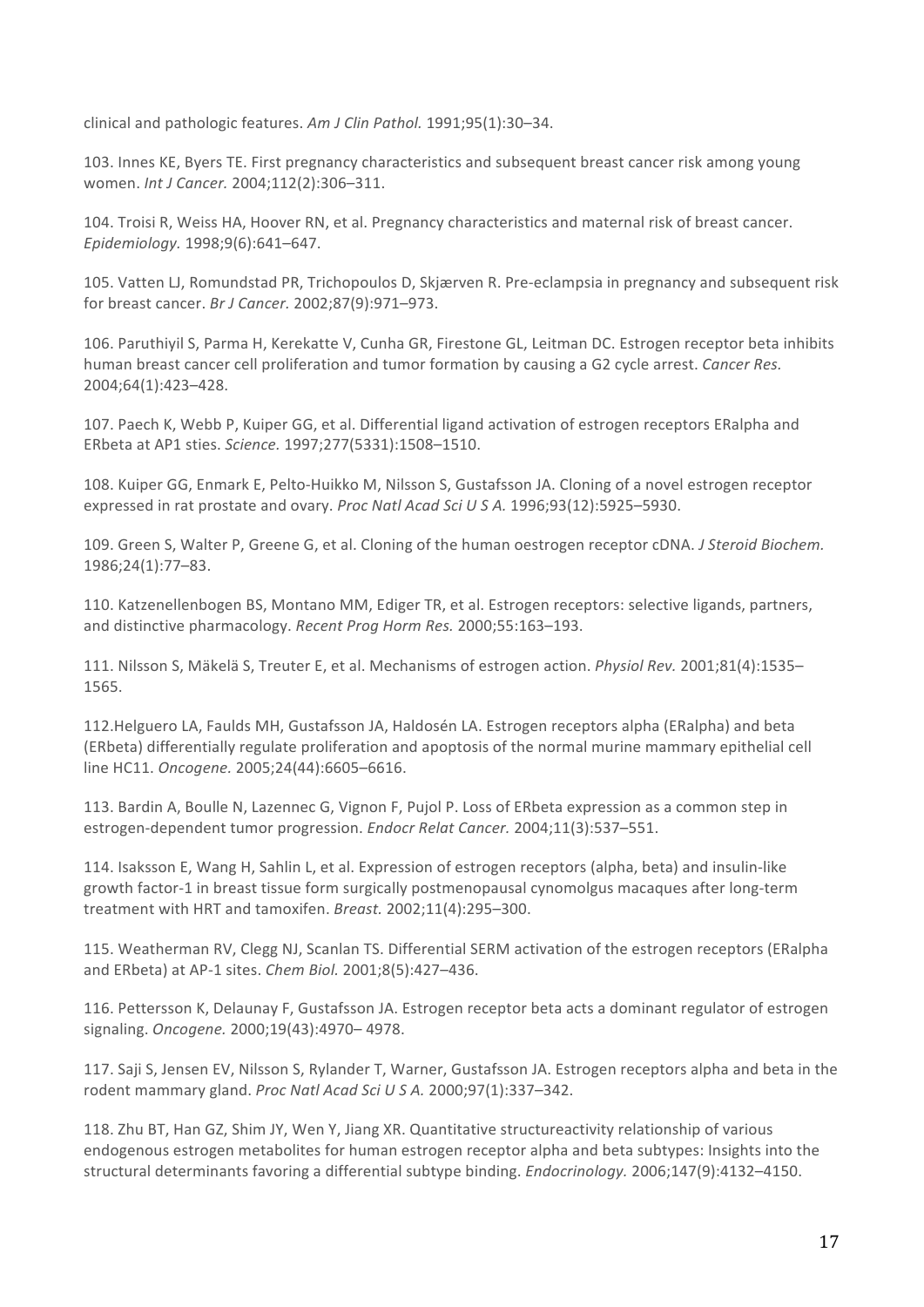119. Rich RL, Hoth LR, Geoghegan KF, et al. Kinetic analysis of estrogen receptor/ligand interactions. *Proc Natl Acad Sci U S A.* 2002;99(13):8562– 8567. 

120. Ekena K, Katzenellenbogen JA, Katzenellenbogen BS. Determinants of ligand specificity of estrogen receptor-alpha: estrogen versus androgen discrimination. *J Biol Chem.* 1998;273(2):693–699.

121. Hanstein B, Liu H, Yancisin MC, Brown M. Functional analysis of a novel estrogen receptor-beta isoform. *Mol Endocrinol.* 1999;13(1):129–137. 

122. Lemon HM. Pathophysiologic considerations in the treatment of menopausal patients with oestrogens; the role of oestriol in the prevention of mammary carcinoma. Acta Endocrinol Suppl (Copenh). 1980;233:17-27.

123. Lemon HM, Kumar PF, Peterson C, Rodriguez-Sierra JF, Abbo KM. Inhibition of radiogenic mammary carcinoma in rats by estriol or tamoxifen. *Cancer.* 1989;63(9):1685-1692.

124. Lemon HM. Estriol prevention of mammary carcinoma induced by 7,12- dimethylbenzanthracene and procarbazine. *Cancer Res.* 1975;35(5):1341– 1353. 

125. MacMahon B, Cole P, Brown JB, et al. Oestrogen profiles of Asian and North American women. *Lancet.* 1971;2(7730):900–902. 

126. Barkhem T, Carlsson B, Nilsson Y, Enmark E, Gustafsson J, Nilsson S. Differential response of estrogen receptor alpha and receptor beta to partial estrogen agonists/antagonists. *Mol Pharmacol.* 1998;54(1):105– 112. 

127. Pisha E, Lui X, Constantinou AI, Bolton JL. Evidence that a metabolite of equine estrogens, 4hydroxequilenin, induces cellular transformation in vitro. *Chem Res Toxicol.* 2001;14(1):82-90.

128. Zhang F, Chen Y, Pisha E, et al. The major metabolite of equilin, 4- hyroxyequilin, autoxidizes to an oquinone with isomerizes to the potent cytotoxin 4-hydroyequilenin-o-quinone. *Chem Res Toxicol.* 1999;12(2):204–213. 

129. Chen Y, Liu X, Pisha E, et al. A metabolite of equine estrogens, 4- hydroxyequilenin, induces DNA damage and apop tosis in breast cancer cell lines. *Chem Res Toxicol.* 2000;13(5):342–350.

130. Zhang F, Swanson SM, van Breemen RB, et al. Equineestrogen metabolite 4-hydroxyequilenin induces DNA damage in the rat mammary tissues: formation of single-strand breaks, apurinic sites, stable adducts, and oxidized bases. *Chem Res Toxicol.* 2001;14(12):1654-1659.

131. Shen L, Qiu S, Chen Y, et al. Alkylation of 2'-deoxynucleosides and DNA by the Premarin metabolite 4hydroxyequilenin semiquinone radical. *Chem Res Toxicol.* 1998;11(2):94-101.

132. Gross J, Modan B, Bertini B, et al. Relationship between steroid excretion patterns and breast cancer incidence in Israeli women of various origins. *J Natl Cancer Inst.* 1997;59(1):7-11.

133. Cole P, MacMahon B. Oestrogen fractions during early reproductive life in the aetiology of breast cancer. *Lancet.* 1969;1(7595):604–606. 

134. Dickinson LE, MacMahon B, Cole P, Brown JB. Estrogen profiles of Oriental and Caucasian women in Hawaii. *N Engl J Med.* 1974;291(23):1211–1213. 

135. Melamed M, Castaño E, Notides AC, Sasson S. Molecular and kinetic basis for the mixed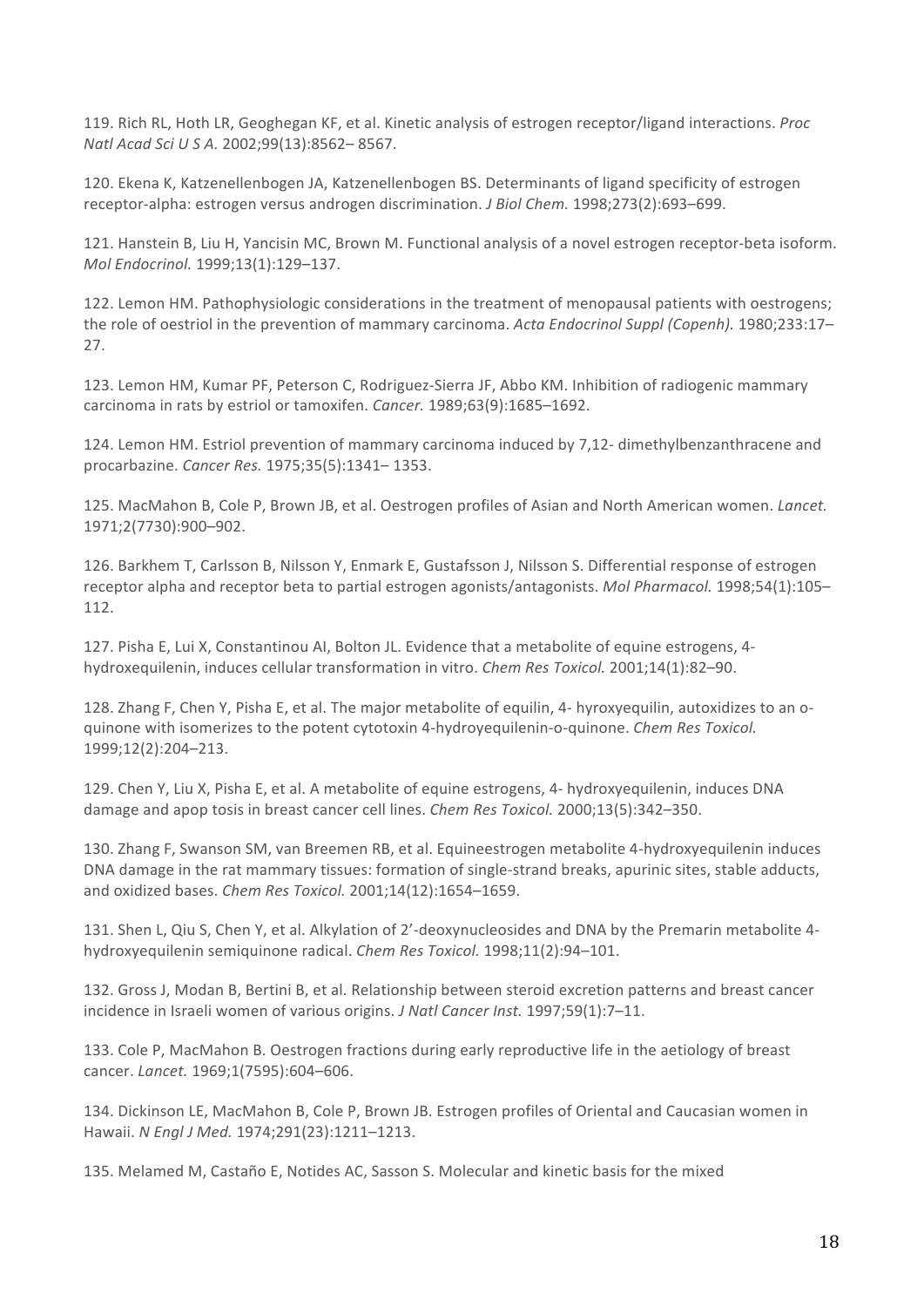agonist/antagonist activity of estriol. *Mol Endocrinol.* 1997;11(12):1868-1878.

136. Speroff L. The breast as an endocrine target organ. *Contemp Obstet Gynec.* 1977;9:69–72.

137. Rosner B, Colditz, GA, Willett WC. Reproductive risk factors in a prospective study of breast cancer: the Nurses' Health Study. *Am J Epidemiol.* 1994;139(8):819–835. 

138. Russo J, Tay LK, Russo IH. Differentiation of the mammary gland and susceptibility to carcinogenesis. *Breast Cancer Res Treat.* 1982;2(1):5–73. 

139. Pasqualini JR. The fetus, pregnancy, and breast cancer. In: Pasqualini JR, ed. *Breast Cancer: Prognosis*, *Treatment, and Prevention.* New York, NY: Marcel Dekker Inc; 2002:19–71. 

140. Vatten LJ, Romundstad PR, Trichopoulos D, Skjærven R. Pregnancy related protection against breast cancer depends on length of gestation. *Br J Cancer.* 2002;87(3):289–290.

141. Ekbom A, Hsieh CC, Lipworth L, Adami HQ, Trichopoulos D. Intrauterine environment and breast cancer risk in women: a populationbased study. *J Natl Cancer Inst.* 1997;89(1):71–76.

142. Ursin G, Wilson M, Henderson BE, et al. Do urinary estrogen metabolites reflect the differences in breast cancer risk between Singapore Chinese and United States African-American and white women? *Cancer Res.* 2001;61(8):3326–3329. 

143. Lemon HM. Genetic predisposition to carcinoma of the breast: multiple human genotypes for estrogen 16 alpha hydroxylase activity in Caucasians. *J Surg Oncol.* 1972;4(3):255–273.

144. Bakken K, Alsaker E, Eggen AE, Lund E. Hormone replacement therapy and incidence of hormonedependent cancers in the Norwegian Women and Cancer study. *Int J Cancer*. 2004;112(1):130-134.

145. Lippman M, Monaco ME, Bolan G. Effects of estrone, estradiol, and estriol on hormone-responsive human breast cancer in long-term tissue culture. *Cancer Res.* 1977;37(6):1901–1907.

146. Lemon HM, Wotiz HH, Parsons L, Mozden PJ. Reduced estriol excretion in patients with breast cancer prior to endocrine therapy. *JAMA.* 1966;196(13):1128-136

147. Marmorston J, Fowley LG, Myers SM, Stern E, Hopkins CE. II. Urinary excretion of estrone, estradiol and estriol by patients with breast cancer and benign breast disease. Am J Obstet Gynecol. 1965;92:460-467.

148. Ottosson UB, Johansson BG, von Schoultz B. Subfractions of high-density lipoprotein cholesterol during estrogen replacement therapy: a comparison between progestogens and natural progesterone. Am J Obstet *Gynecol.* 1985;151(6):746–750. 

149. Minshall RD, Stanczyk FZ, Miyagawa K, et al. Ovarian steroid protection against coronary artery hyperreactivity in rhesus monkeys. *J Clin Endocrinol Metab.* 1998;83(2):649-659.

150. Mishra RG, Hermsmeyer RK, Miyagawas K, et al. Medroxyprogesterone acetate and dihydrotestosterone induce coronary hyperreactivity in intact male rhesus monkeys. *J Clin Endocrinol Metab.* 2005;90(6):3706–3714. 

151. Miyagawa K, Roöch J, Stanczyk F, Hermsmeyer K. Medroxyprogesterone interferes with ovarian steroid protection against coronary vasospasm. Nat Med. 1997;3(3):324-327

152. Adams MR, Register TC, Golden DL, Wagner JD, Williams J. Medroxyprogesterone acetate antagonizes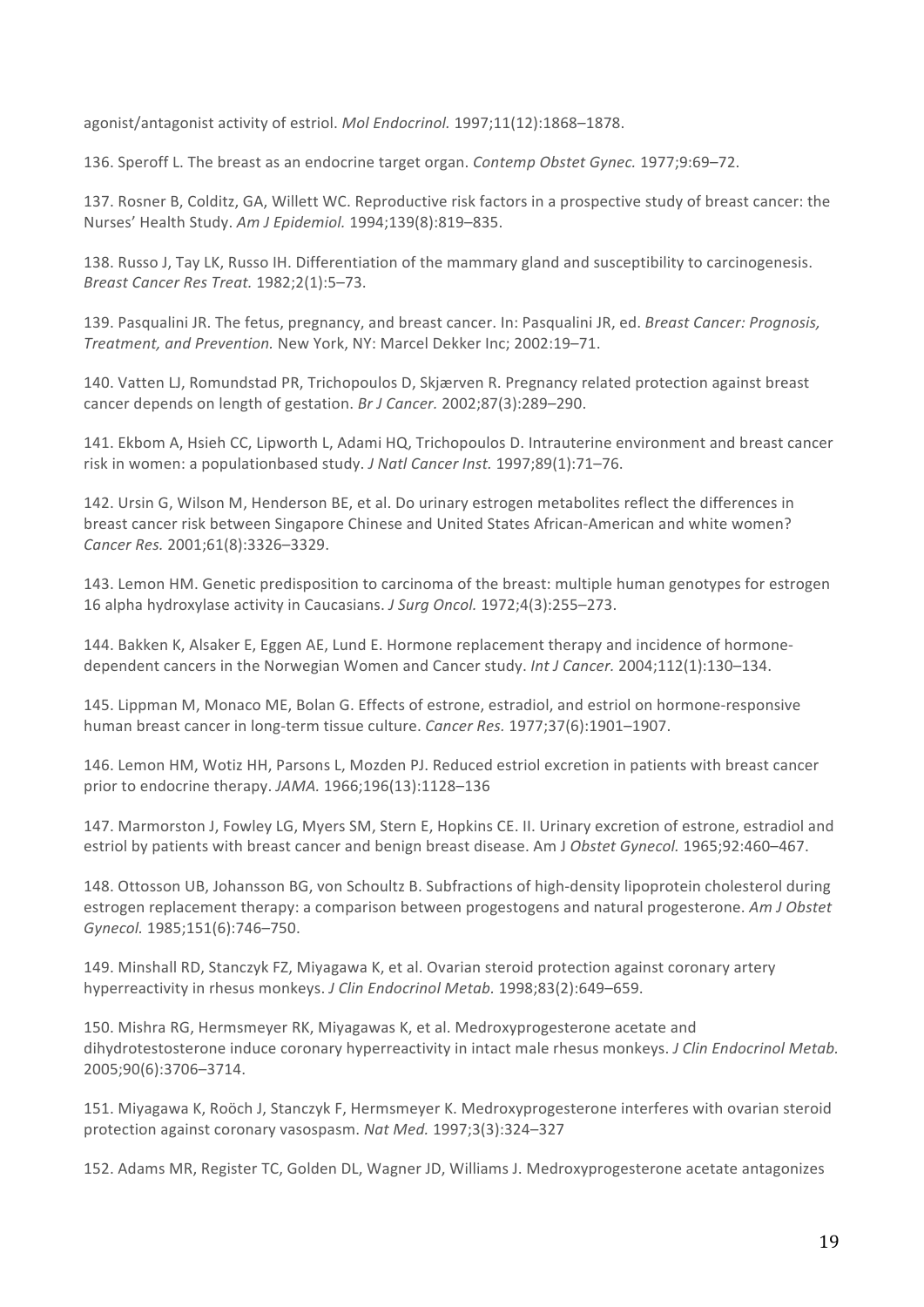inhibitory effects of conjugated equine estrogens on coronary artery atherosclerosis. Arterioscler Thromb *Vasc Biol.* 1997;17(1):217–221

153. Saarikoski S, Yliskoski M, Penttilä I. Seguential use of norethisterone and natural progesterone in premenopausal bleeding disorders. *Maturitas.* 1990;12(2):89–97. 

154. Effects of estrogen or estrogen/progestin regimens on heart disease risk factors in postmenopausal women. The Postmenopausal Estrogen/Progestin Interventions (PEPI) Trial. The Writing Group for the PEPI Trial. *JAMA.* 1995;273(3):199–208. 

155. Fåhraeus L, Larsson-Cohn U, Wallentin L. L-norgestrel and progesterone have different influences on plasma lipoproteins. *Eur J Clin Invest.* 1983;13(6):447-453.

156. Larsson-Cohn U, Fåhraeus L, Wallentin L, Zador G. Lipoprotein changes may be minimized by proper composition of a combined oral contraceptive. *Fertil Steril.* 1981;35(2):172–179.

157. Ottosson UB. Oral progesterone and estrogen/progestogen therapy. Effects of natural and synthetic hormones on subfractions of HDL cholesterol and liver proteins. Acta Obstet Gynecol Scand Suppl. 1984;127:1–37. 

158. Mälkönen M, Manninen V, Hirvonen E. Effects of danazol and lynestrenol on serum lipoproteins in endometriosis. *Clin Pharmacol Ther.* 1980;28(5):602–604. 

159. Hirvonen E, Malkonen M, Manninen V. Effects of different progestogens on lipoproteins during postmenopausal replacement therapy. N Engl J Med. 1981;304(10):560-563.

160. Cushman M, Kuller LH, Prentice R, et al. Estrogen plus progestin and risk of venous thrombosis. JAMA. 2004;292(13):1573–1580. 

161. Canonico M, Oger E, Plu-Bureau G, et al. Hormone therapy and venous thromboembolism among postmenopausal women: impact of the route of estrogen administration and progestogens: the ESTHER study. *Circulation.* 2007;115(7):840–845. 

162. Rosano GM, Webb CM, Chierchia S, et al. Natural progesterone, but not medroxyprogesterone acetate, enhances the beneficial effect of estrogen on exercise-induced myocardial ischemia in postmenopausal women. *J Am Coll Cardiol.* 2000;36(7):2154–2159. 

163. Miller VT, Muesing RA, LaRosa JC, Stoy DB, Phillips EA, Stillman RJ. Effects of conjugated equine estrogen with and without three different progestogens on lipoproteins, high-density lipoprotein subfractions, and apolipoprotein A-1. Obstet Gynecol. 1991;77(2):235–240.

164. Levine RL, Chen SJ, Durand J, Chen YF, Oparil S. Medroxyprogesterone attenuates estrogen-mediated inhibition of neointima formation after balloon injury of the rat carotid artery. *Circulation.* 1996;94(9):2221– 2227. 

165. Otsuki M, Saito H, Xu X, et al. Progesterone, but not medroxyprogesterone, inhibits vascular cell adhesion molecule-1 expression in human vascular endothelial cells. Arterioscler Thromb Vasc Biol. 2001;21(2):243–248. 

166. Register TC, Adams MR, Golden DL, Clarkson TB. Conjugated equine estrogens alone, but not in combination with medroxyprogesterone acetate, inhibit aortic connective tissue remodeling after plasma lipid lowering in female monkeys. Arterioscler Thromb Vasc Biol. 1998;18(7):1164-1171.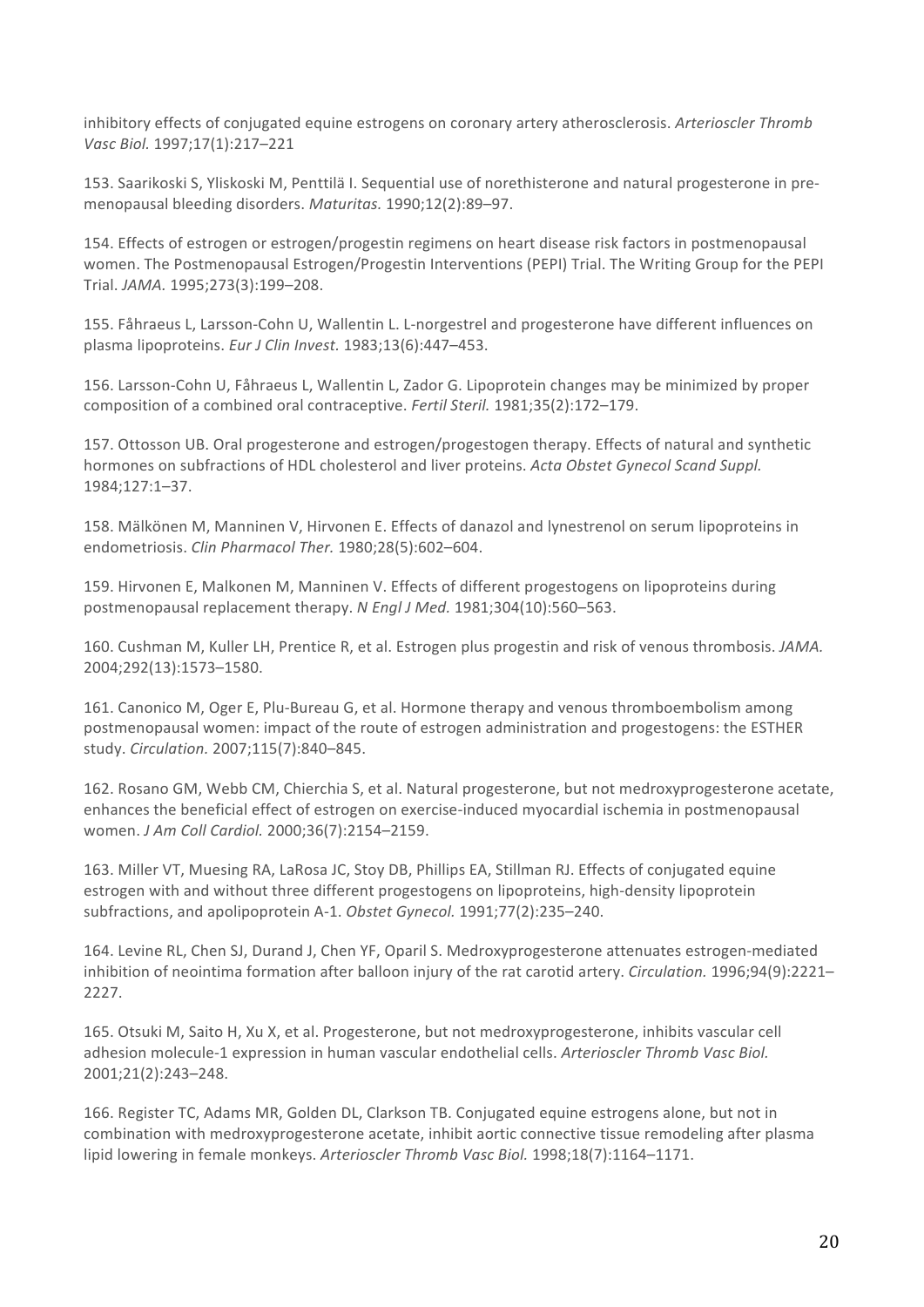167. Wagner JD, Martino MA, Jayo MJ, Anthony MS, Clarkson TB, Cefalu WT. The effects of hormone replacement therapy on carbohydrate metabolism and cardiovascular risk factors in surgically postmenopausal cynomolgus monkeys. *Metabolism.*1996;45(10):1254–1262. 

168. Lindheim SR, Presser SC, Ditkoff EC, Vijod MA, Stanczyk FZ, Lobo RA. A possible bimodal effect of estrogen on insulin sensitivity in postmenopausal women and the attenuating effect of added progestin. *Fertil Steril.* 1993;60(4):664–667. 

169. Spencer CP, Godsland IF, Cooper AJ, Ross D, Whitehead MI, Stevenson JC. Effects of oral and transdermal 17ß-estradiol with cyclical oral norethindrone acetate on insulin sensitivity, secretion, and elimination in postmenopausal women. *Metabolism.* 2000;49(6):742–747.

170. Godsland IF, Gangar K, Walton C, et al. Insulin resistance, secretion, and elimination in postmenopausal women receiving oral or transdermal hormone replacement therapy. *Metabolism.*1993;42(7):846–853.

171. Feeman WE Jr. Thrombotic stroke in an otherwise healthy middleaged female related to the use of continuous-combined conjugated equine estrogens and medroxyprogesterone acetate. *J Gend Specif Med.* 2000;3(8):62–64. 

172. Jeanes HL, Wanikiat P, Sharif I, Gray GA. Medroxyprogesterone acetate inhibits the cardioprotective effect of estrogen in experimental ischemia- reperfusion injury. *Menopause.* 2006;13(1):80-86.

173. Jensen J, Riis BJ, Strøm V, Nilas L, Christiansen C. Long-term effects of percutaneous estrogens and oral progesterone on serum lipoproteins in postmenopausal women. Am J Obstet Gynecol. 1987;156(1):66–71.

174. Williams JK, Honoré EK, Washburn SA, Clarkson TB. Effects of hormone replacement on therapy on reactivity of atherosclerotic coronary arteries in cynomolgus monkeys. *J Am Coll Cardiol.* 1994;24(7):1757– 1761. 

175. Adams MR, Kaplan JR, Manuck SB, et al. Inhibition of coronary artery atherosclerosis by 17-beta estradiol in ovariectomized monkeys. Lack of an effect of added progesterone. Arteriosclerosis. 1990;10(6):1051–1057. 

176. Bolaji II, Grimes H, Mortimer G, Tallon DF, Fottrell PF, O'Dwyer EM. Low- dose progesterone therapy in oestrogenised postmenopausal women: effects on plasma lipids, lipoproteins and liver function parameters. *Eur J Obstet Gynecol Reprod Biol.* 1993;48(1):61–68. 

177. Morey AK, Pedram A, Razandi M, et al. Estrogen and progesterone inhibit vascular smooth muscle proliferation. *Endocrinology.* 1997;138(8):3330– 3339. 

178. Lee WS, Harder JA, Yoshizumi M, Lee ME, Haber E. Progesterone inhibits arterial smooth muscle cell proliferation. *Nat Med.* 1997;3(9):1005–1008. 

179. Minshall RD, Miyagawa K, Chadwick CC, Novy MJ, Hermsmeyer K. In vitro modulation of primate coronary vascular muscle cell reactivity by ovarian steroid hormones. *FASEB J.* 1998;12(13):1419–1429.

180. Minshall RD, Pavcnik D, Halushka PV, Hermsmeyer RK. Progesterone regulation of vascular thromboxane A2 receptors in rhesus monkeys. Am J Physiol Heart Circ Physiol. 2001;281(4):H1498-H1507.

181. Houser SL, Aretz HT, Quist WC, Chang Y, Schreiber AD. Serum lipids and arterial plaque load are altered independently with highdose progesterone in hypercholesterolemic male rabbits. *Cardiovasc Pathol.* 2000;9(6):317– 322.